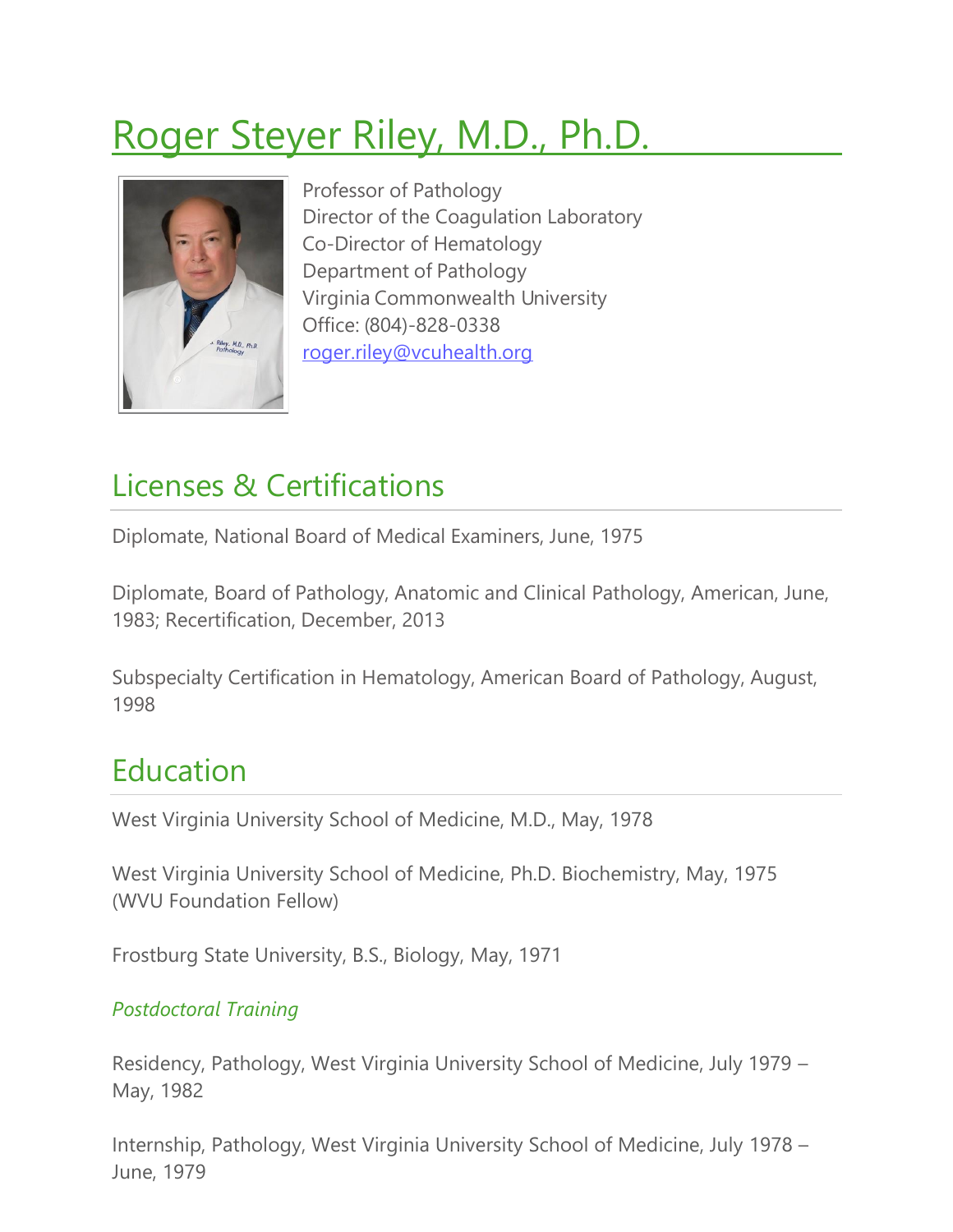### Awards

Recipient, Saul Kay Award, Department of Pathology, VCU Medical Center, Richmond, VA, 2004

Faculty Mentor in Instructional Technology, Virginia Commonwealth University, 1998

Nominee, National Board of Medical Examiners, 1991

Medical Student Summer Research Fellow, West Virginia University School of Medicine, 1975

Scholar of the New York Life Insurance Company, 1975-1978

Senior Honor Award in Biological Sciences, Frostburg State College, 1971 CRC

Achievement Award in Chemistry, Frostburg State College, 1968

#### *Fellowships*

American Society for Clinical Pathology

College of American Pathologists

West Virginia University Foundation Fellow

#### *External Grants, Funded*

Lenalidomide and azacitidine for adaptive immunotherapy in multiple myeloma: Pilot study of autologous lymphocyte mobilization following immunomodulatory therapy. Principal Investigator - Amir Toor, M.D. Celene. Funded October, 2009, \$350,000.

Platelet activity and response to aspirin in stage 5 chronic kidney disease. Principal Investigator - Donald Brophy, M.D., Ph.D. A.D. Williams Foundation. Funded September, 2009, \$15,000.

Modernization of the ECU-SOM Research Core Flow Cytometry Laboratory. Principal Investigator - R.S. Riley, M.D., Ph.D.. North Carolina Biotechnology Center. Submitted December 2, 1991, Funded April 1, 1992, \$244,981.67

Seroprevalence of human immunodeficiency virus (HIV) at Lubbock General Hospital, Coinvestigator (Thomas Butler, M.D., Principal Investigator), Abbott Laboratories - Submitted September, 1987. Funded, \$10,000.

Immunology and immunohistochemistry of prostate cancer: Effects of interstitial 125iodine implantation. American Urological Association Summer Student Fellowship Program, Principal Investigator and Faculty Supervisor - R.S. Riley, M.D.,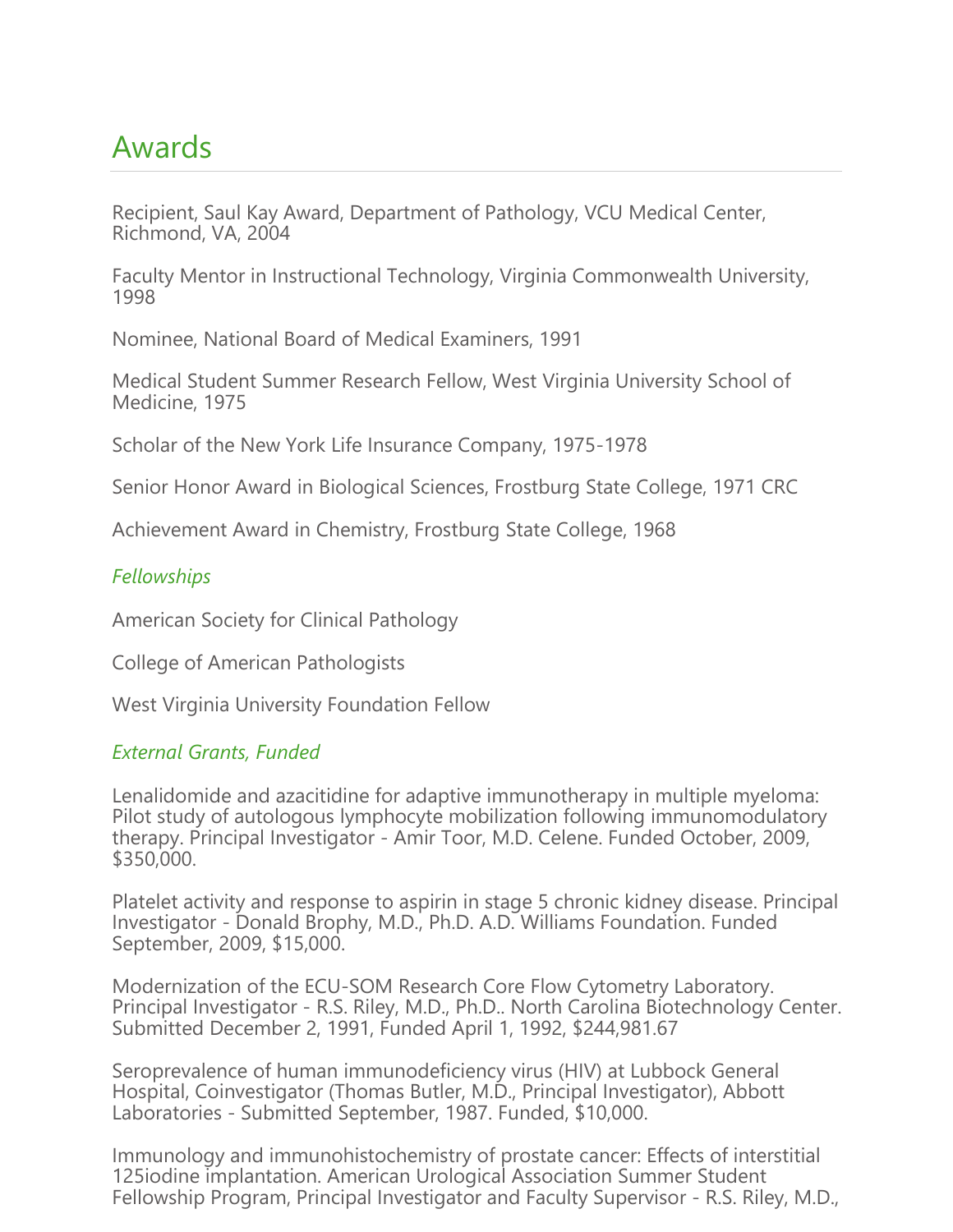Ph.D., Summer, 1986, Funded, \$3300.

Elastase inhibition by M-subtypes of alpha-1-antitrypsin. National Institutes of Health, CoInvestigator (Kathleen P. Brooks, Ph.D., Principal Investigator), September, 1984, Funded, \$164,400.00.

# Virginia Commonwealth University and Medical Center Appointments

Co-Director, Hematology Laboratory, Department of Pathology, VCU Medical Center, Richmond, VA, July 2009 - Present

Professor of Pathology, Virginia Commonwealth University, Richmond, VA, July, 2005 - Present

Medical Director, Hemostasis Laboratory, VCU Medical Center, Richmond, VA, January, 2002-Present

Pathology consultant for medicolegal affairs, Crews and Hancock, P.L.C., Richmond, VA, August, 2000

Associate Professor of Pathology, Virginia Commonwealth University, Richmond, VA, August, 1997- June, 2005

Director/Technical Supervisor, Histocompatibility Laboratory, West Virginia University School of Medicine, Morgantown, WV, January – July, 1997

Pathology consultant for medicolegal affairs, Jackson & Kelly, P.L.C., Charleston, WV, July, 1997

Medical Director, Clinical Laboratory, West Virginia University United Health Associates Clinic, Fairmont, WV, January, 1994 – December, 1996

Associate Professor of Pathology, Director of Hematopathology, Co-Director Bone Marrow Laboratory, West Virginia University School of Medicine, Morgantown, WV, November, 1992 – July, 1997

Director, ECU Research Core Flow Cytometry Laboratory, East Carolina University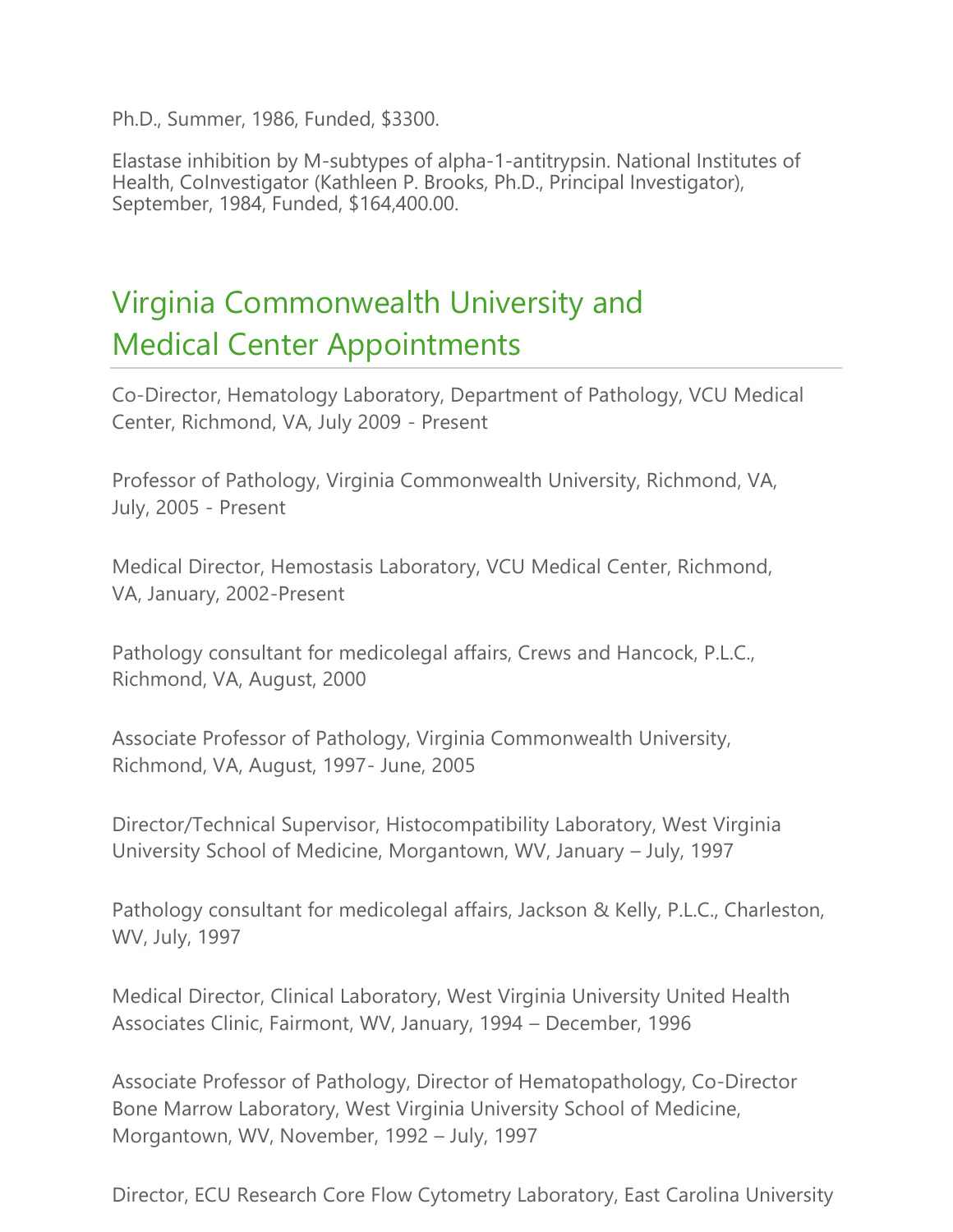School of Medicine, Greenville, NC, July, 1991 – September, 1992

Associate Professor of Pathology, Pathologist-in-Charge of Clinical Immunology, Pathologist-inCharge of Histocompatibility Laboratory, East Carolina University School of Medicine, July, 1989 – September, 1992 Consultant, Coulter Corporation, Hialeah, FL, development of computerized literature data base, January – December, 1988

Associate Professor of Pathology, Director of Immunology, Director/Technical Supervisor, Histocompatibility and Immunogenetics Laboratory, Texas Tech University Health Sciences Center, Lubbock, TX, July, 1987 – June, 1989

Assistant Professor of Pathology, Medical Director, Clinical Immunopathology Laboratories, CoMedical Director, Cellular Immunology and Histocompatibility Laboratory, Medical Director, Renal Pathology Service, West Virginia University School of Medicine, Morgantown, WV, July, 1982 – June, 1987

Inspector, College of American Pathologists, Laboratory Inspection and Accreditation Program, 1981 – Present (CAP Laboratory Inspectors Training Course, Charleston, WV, July, 1994)

Biological Technologist and Photographer, National Air Pollution Control Administration, United States Public Health Service, Administration, Durham, NC, May – December, 1970

### Professional Organizations

American Society of Hematology (ASH) College of American Pathologists (CAP) American Society for Clinical Pathology (ASCP) American Society of Hematology (ASH) Society for Hematopathology (SH) International Society on Thrombosis and Hemostasis (ISTH) North American Society on Thrombosis and Hemostasis (NASTH) International Society for Laboratory Hematology (ISLH) Clinical Cytometry Society (CCS) International Society for Advancement of Cytometry (ISAC)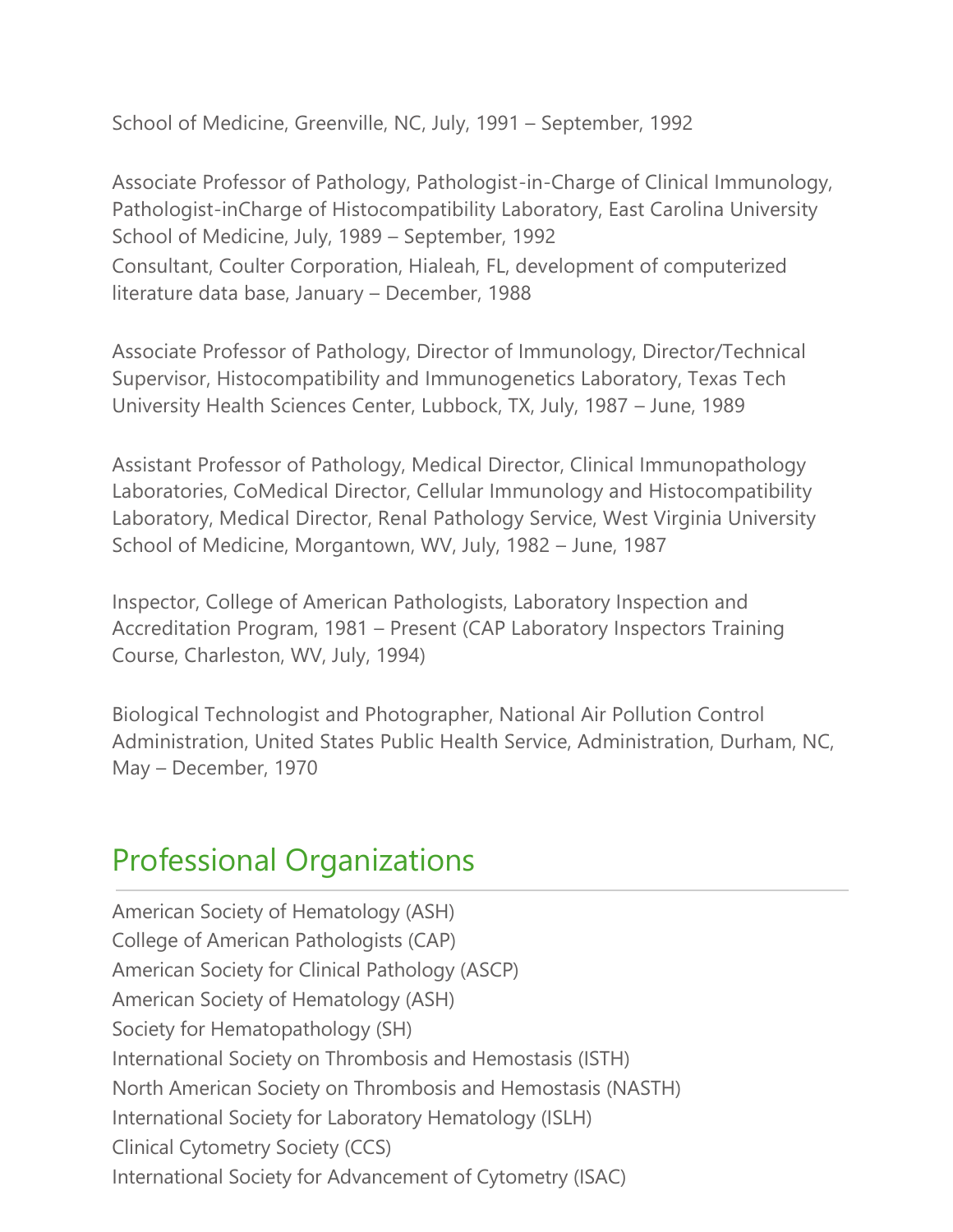Flow Informatics and Computational Cytometry Society (FICCS) Virginia Society of Pathology West Virginia Association of Pathologists

#### *Past Memberships*

American Medical Association American Society for Histocompatibility and Immunogenetics (ASHI) Association of Pathology Chairs, Program Directors, and Business Managers Monongalia County (WV) Medical Society North Carolina Medical Society North Carolina Society of Cytology West Virginia Medical Society West Virginia State Pathology Society

#### *Community Organizations*

Member, Lewis Ginter Biological Gardens, Richmond, VA Member, Maymont Foundation, Richmond, VA Member, Virginia Museum of Fine Arts, Richmond, VA Member, Weems-Botts Museum, Dumfries, VA

### Professional Service

#### *University and hospital*

EPIC EHR Laboratory Leadership Workgroup, 2020

CSL Advisory Committee, 2019 -2020

Perioperative Hemostasis and Bleeding Optimization Group, 2017 - Present

Pathology Inpatient Tower Planning Committee, 2017 - Present

Hematopathology Faculty Search Committee, 2009 - Present

Bone Marrow/Cytogenetics Working Group, 2016 - Present

Bone Marrow Transplantation Quality Improvement Committee, 2009 - Present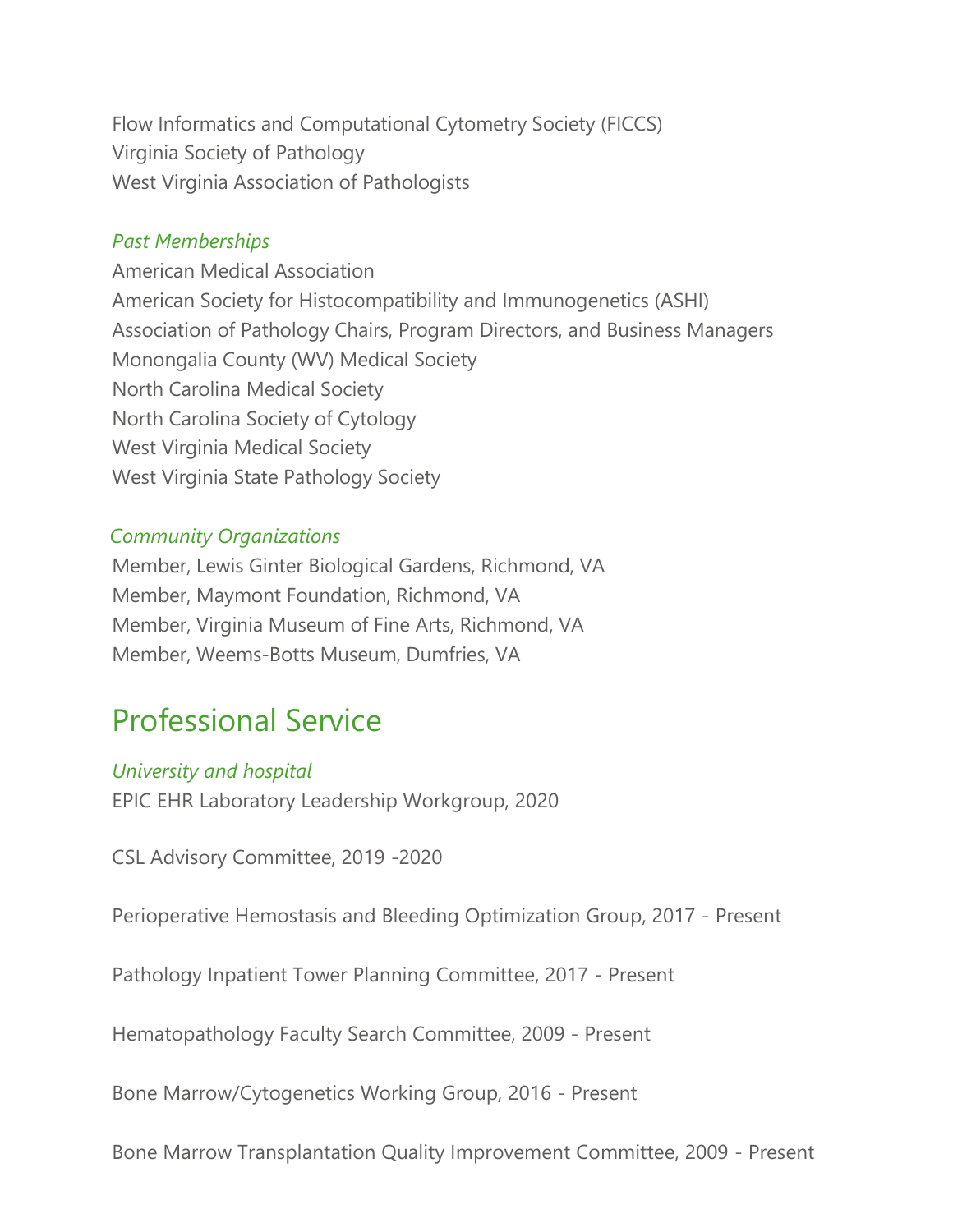Hematology Laboratory Operations Group, 2009-Present

VCUHS Stakeholder Group SSE, 2017-14 (2017)

Education Subcommittee, GME Committee, VCU School of Medicine, 2012 - 2017

VCU Severe Combined immunodeficiency Treatment Group, 2014 - 2015

VCUHS AML RAM Care Committee, 2013 - 2015

Publications Subcommittee, GME Committee, VCU School of Medicine, 2012 - 2016

Radiation Oncology Internal Review Committee, VCU School of Medicine, 2006

Medical Records Committee, VCU Health System, MCV Hospitals and Physicians, Richmond, VA, 2001-2007

Pediatric Subcommittee of the Blood and Urine Culture Committee, Ruby Memorial Hospital, Morgantown, WV, 1996

Flow Cytometry Research Laboratory Advisory Committee, West Virginia University School of Medicine, Morgantown, WV, 1993

Cancer Committee, Pitt County Memorial Hospital, Greenville, NC, 1991 Pediatric Research Oncology Group, East Carolina University School of Medicine, Greenville, NC, 1989

Clinical Transplant Committee, East Carolina University School of Medicine, Greenville, NC, 1989-1992

Subcommittee on Morbidity and Mortality, Clinical Transplant Committee, East Carolina University School Of Medicine, Greenville, NC, 1990-1992

Clinical Immunology Committee, East Carolina University School of Medicine, Greenville, NC, 1991-1992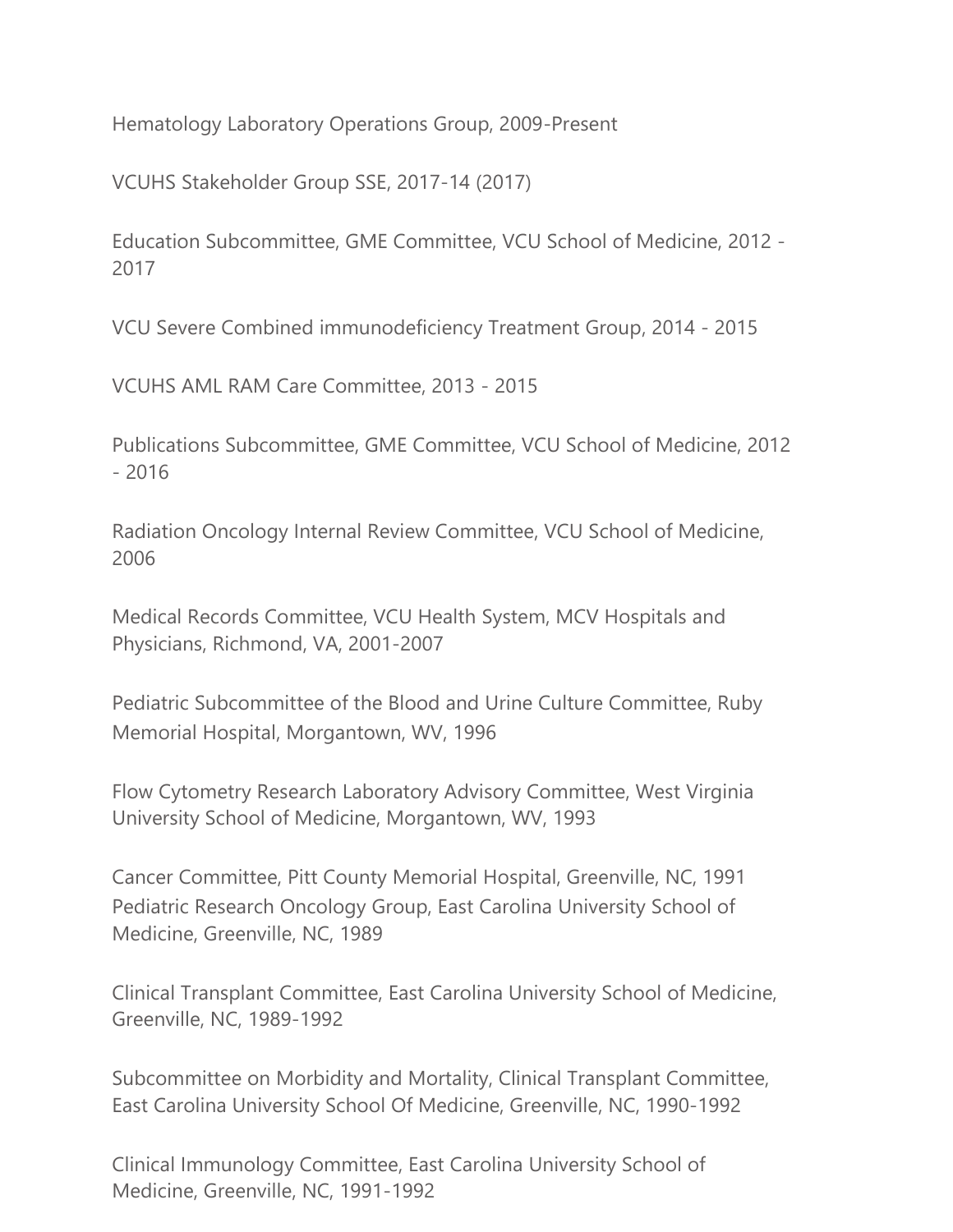Chair, Advisory Subcommittee on Flow Cytometry, Core Facilities Advisory Committee, East Carolina University School of Medicine, Greenville, NC, 1990–1992

Ad Hoc Committee On AIDS, Lubbock General Hospital, Lubbock, TX, 1988- 1989

Ad Hoc Committee on Policies for Infectious Diseases, Texas Tech University Health Sciences Center, Lubbock, TX, 1988

Infection Control Committee, Lubbock General Hospital, Lubbock, TX, 1987- 1988

University Chair, Laser Safety Committee, Texas Tech University Health Sciences Center, Lubbock, TX, 1987-1988

Senate Hearing Committee, West Virginia University, 1987

Clinical Transplantation Committee, WVU Hospitals, Inc., Morgantown, WV, 1986-1987

Laboratory Review Committee, WVU Hospitals, Inc., Morgantown, WV, 1986

Operating Room Committee, WVU Hospitals, Inc., Morgantown, WV, 1985-1986

Diagnostic Services Committee, WVU Hospitals, Inc., Morgantown, WV, 1984- 1985

Surgical Case Review Committee, WVU Hospitals, Inc., Morgantown, WV, 1984-1986

Two-Tract Tenure System Committee, WVU School of Medicine, Morgantown, WV, 1984-1985

Surgical Case Review Committee, WVU Hospitals, Inc., Morgantown, WV, 1984-1986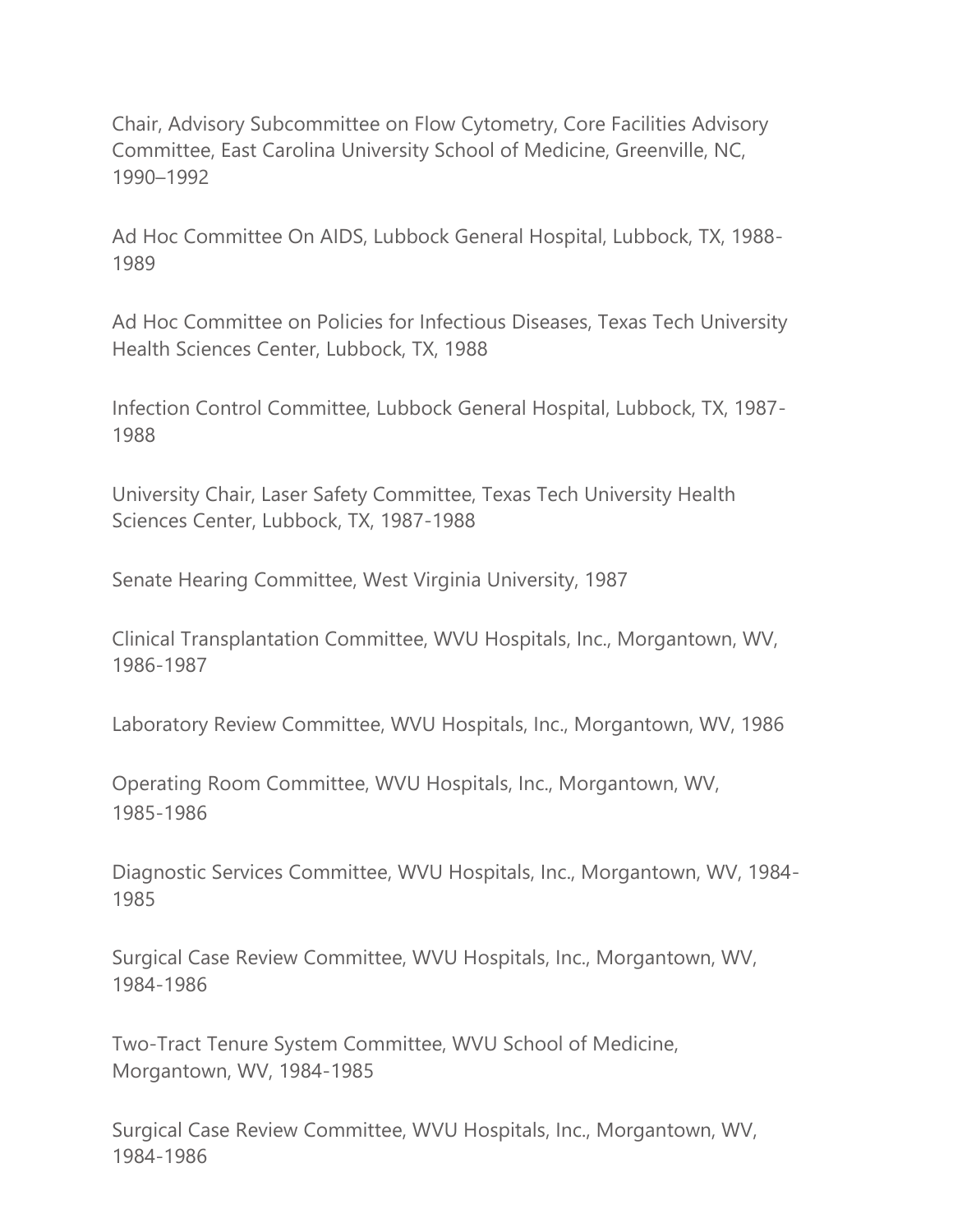### *Professional*

Coagulation Standards Standing Committee - International Society on Thrombosis and Haemostasis (ISTH), 2016 - Present

Plasma Coagulation Inhibitors Committee - - International Society on Thrombosis and Haemostasis (ISTH), 2016-Present

Member, CAP CPT/RUC Subcommittee, Bone Marrow Aspiration and Biopsy Multi-Specialty Group

Member, ASCP PATHWays Self-Directed Learning Design Standards Committee, 2011

Chairman, Image Management Committee, Department of Pathology, VCU Medical Center, Virginia Commonwealth University, Richmond, VA, 2001- Present

Member, Public Relations Committee, Department of Pathology, VCU Medical Center, Virginia Commonwealth University, Richmond, VA, 2000

Member, Promotion and Tenure Committee, Department of Pathology, VCU Medical Center, Virginia Commonwealth University, Richmond, VA, 1997- 1998

Member, Pathology Information Systems Steering Committee, Department of Pathology, VCU Medical Center, Virginia Commonwealth University, Richmond, VA, 1998

Chairman, Digital Photography Subcommittee, Pathology Information Systems Steering Committee, Department of Pathology, VCU Medical Center, Virginia Commonwealth University, Richmond, VA, 1998

Member, Editorial Board, Journal of Clinical Laboratory Analysis, 1992 - Present

Member, Faculty Search Committee, Department of Pathology, WVU School of Medicine, Morgantown, WV, 1996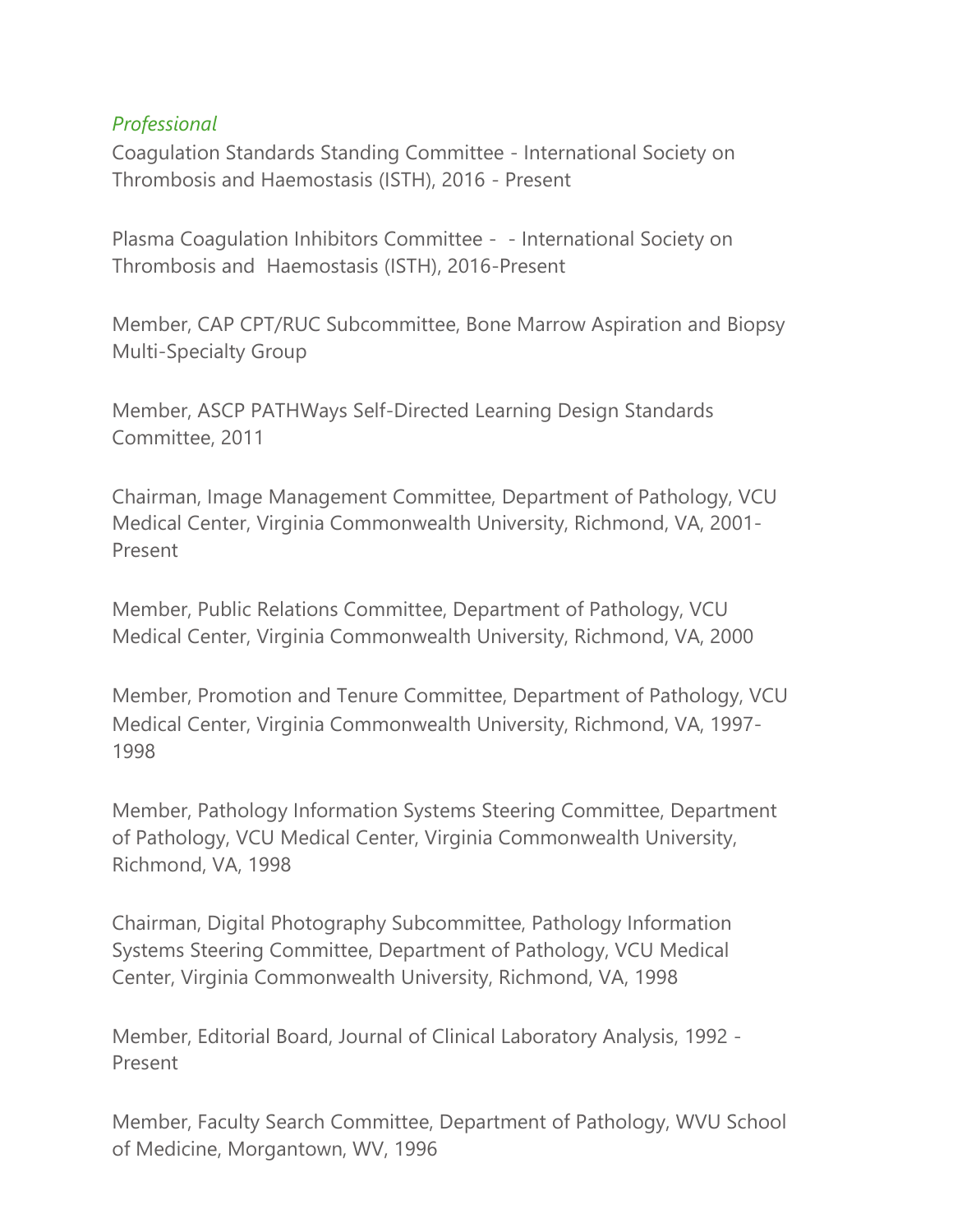Member, Quality Assurance Committee, Department of Pathology, West Virginia University School Of Medicine, Morgantown, WV, 1992-1997

Chair, Pathology Residency Committee, Department of Pathology, West Virginia University School of Medicine, Morgantown, WV, 1994-1995

Pathology Residency Committee, Department of Pathology, West Virginia University School of Medicine, Morgantown, WV, 1993

Commission on Continuing Education, Council on Immunopathology, American Society of Clinical Pathologists, October, 1990-1996

Ad Hoc Committee on Publications, Department of Clinical Pathology and Diagnostic Medicine, East Carolina University School of Medicine, Greenville, NC, 1989

Quality Assurance Committee, Department of Clinical Pathology and Diagnostic Medicine, East Carolina University School Of Medicine, Greenville, NC, 1989

Chair, Safety Committee, Department of Pathology, Texas Tech University Health Sciences, 1987-1989

Photography Committee, Department of Pathology, West Virginia University School of Medicine, Morgantown, WV, 1987

Promotion And Tenure Committee, Department of Pathology, West Virginia University School of Medicine, Morgantown, WV, 1985-1987

### Editorial Advisory Boards

Journal of Clinical Laboratory Analysis Journal of Clinical and Laboratory Medicine Pathology Clinical & Medical Research Journal Pathology - Anatomic Case Reports Hematology, Blood Transfusion & Disorders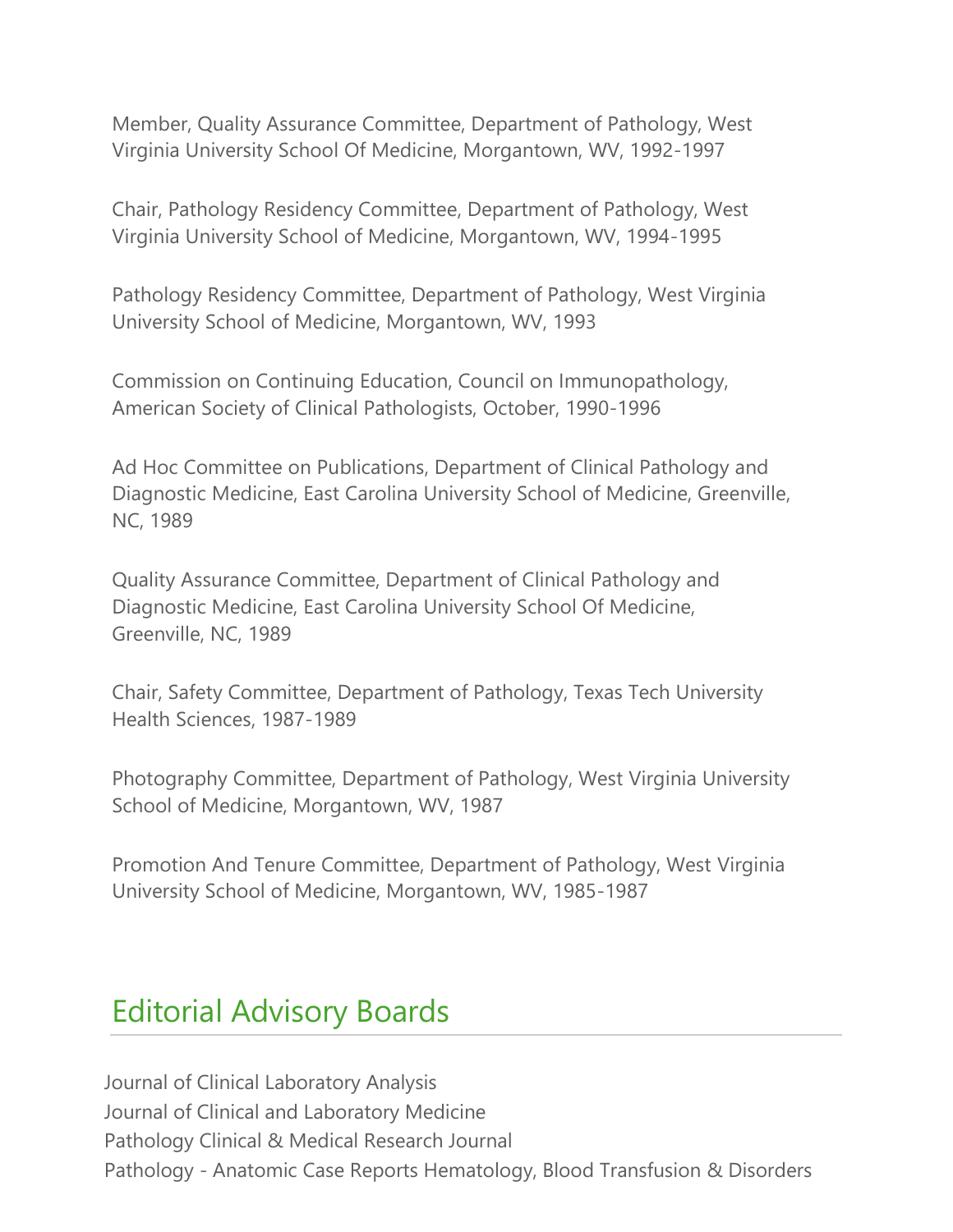### Recent Invited Presentations

New innovations in blood cell counting. Presented at monthly meeting, Richmond Society of Clinical Laboratory Scientists, Richmond, VA, December, 2017.

A 67-year-old female with severe episodes of bleeding. Presented at West Virginia Association of Pathologists 2017 Annual Meeting, Morgantown, WV, September, 2017.

Hematology and Coagulation Update. Presented at VCUHS Anesthesiology Grand Rounds, Richmond, VA, November, 2017.

New innovations in blood cell counting. Presented at VCUHS Pediatric Hematology Board, Richmond, VA, March, 2017.

New innovations in blood cell counting. Presented at VCUHS Hematology/Oncology Grand Rounds, Massey Cancer Center, Richmond, VA, February, 2017.

New innovations in blood cell counting. Presented at VCUHS Pathology Grand Rounds, Richmond, VA, February, 2017.

A pattern-based approach to the interpretation of bone marrow specimens, ASCP Workshop 5016, ASCP 2014 Annual Meeting, Tampa, FL, October, 2014.

Creative use of slides for teaching, VCU Faculty Development Presentation, June, 2014.

Platelet function evaluation, Monthly meeting, VCUHS Pediatric Hematology Board, April, 2014.

Case Studies in hemostasis and thrombosis, Monthly meeting, Richmond Society of Clinical Laboratory Specialists, Richmond, VA, September, 2012.

Flow cytometric analysis and the diagnostic evaluation of hematogones, Monthly meeting, VCUHS Pediatric Hematology Board, March, 2012.

Practicalities of bone marrow aspiration and biopsy: Interpretation and issues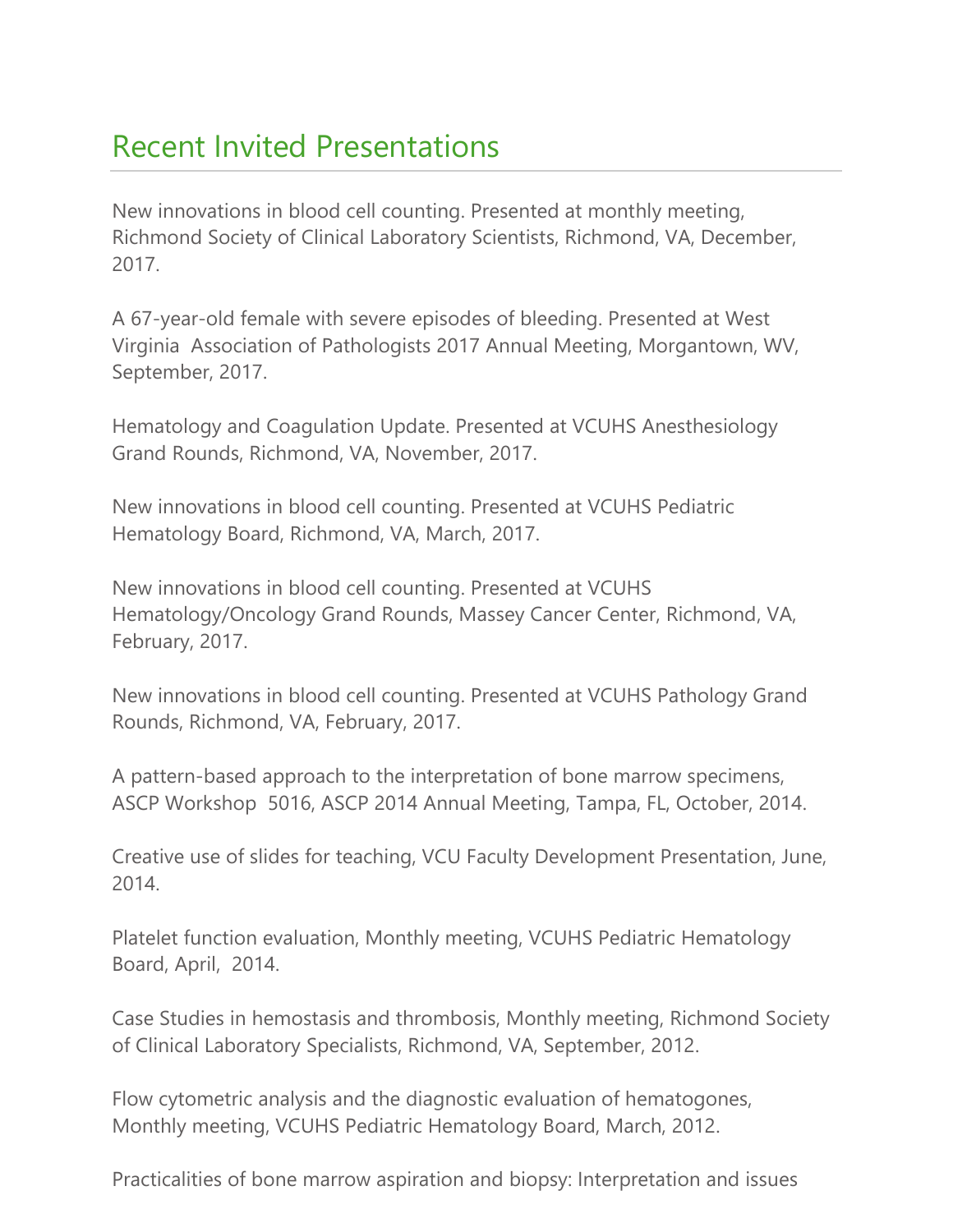beyond the diagnosis, Workshop #82, 2011 ASCP Annual Meeting/WASPaLM XXVI World Congress, Las Vegas, NV, October 21, 2011.

Contemporary issues in diagnostic hemostasis and thrombosis, Workshop #66, 2011 ASCP Annual Meeting/WASPaLM XXVI World Congress, Las Vegas, NV, October 21, 2011.

Red blood cell morphology, Monthly meeting, Richmond Society of Clinical Laboratory Specialists, Richmond, VA, September, 2011.

The art and science of creating presentation slides, part #1. Faculty Development Seminar, VCU School of Medicine, Richmond, VA, May, 2011.

Laboratory interpretation of the bronchoalveolar lavage, Monthly meeting, Richmond Society of Clinical Laboratory Specialists, Richmond, VA, November, 2009.

Coagulation update, Fall 2009 Meeting, Virginia Society for Pathology, Richmond, VA, October, 2009.

Bone marrow aspirate and biopsy case presentations, Resident's Conference, Department of Pathology, University of Louisville Health Sciences Center, Louisville, KY, May, 2009.

Heparin-induced thromboytopenia, Hematology/Oncology Grand Rounds, James Brown Cancer Canter, University of Louisville Health Sciences Center, Louisville, KY, March, 2009.

Procurement and interpretation of the bone marrow aspirate and biopsy, Resident's Conference, Department of Pathology, University of Louisville Health Sciences Center, Louisville, KY, March, 2009.

Heparin-induced thrombocytopenia, Grand Rounds, VCU Affiliate Hospital CME Program, Mary Washington Hospital, Fredericksburg, VA, June, 2008.

Platelet function testing: A long way to go, Monthly meeting, Richmond Society of Clinical Laboratory Specialists, Richmond, VA, March, 2008.

Heparin-induced thrombocytopenia, Friday Luncheon Lecture, Virginia Heart Institute, Richmond, VA, September, 2007.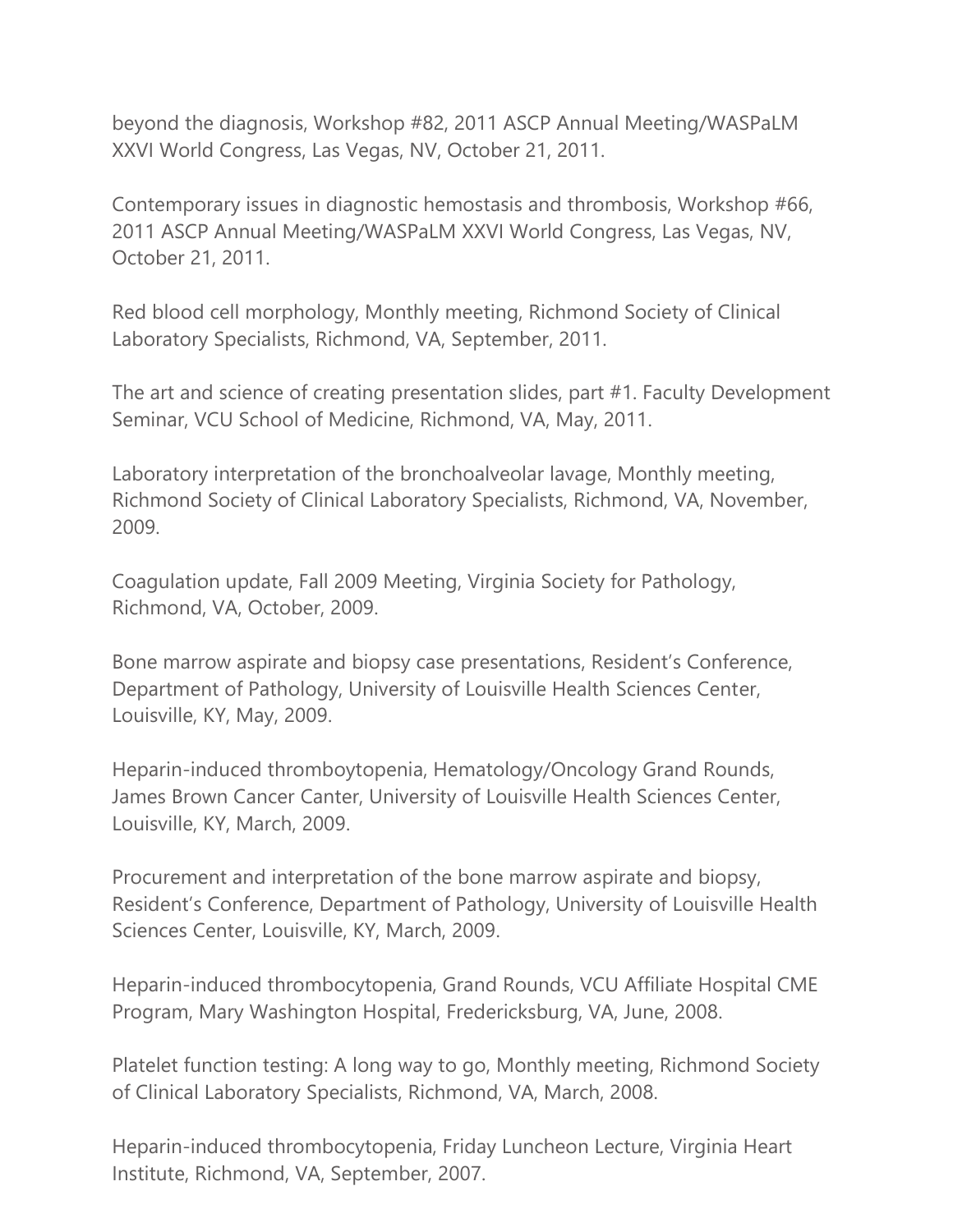An overview of heparin-induced thrombocytopenia, Grand Rounds, Department of Pathology. VCU School of Medicine, October, 2006.

A review of heparin-induced thrombocytopenia, Tumor Board, Thomas Johns Cancer Center, Chippenham & Johnston-Willis Hospital, Richmond, VA, May, 2006.

Laboratory evaluation of heparin-induced thrombocytopenia, Richmond Society of Clinical Laboratory Specialists, Richmond, VA, April, 2006.

An introduction to hemostasis, Central Virginia Association of Neonatal Nurses Annual Conference, Richmond, VA, November, 2005.

An introduction to blood cells and blood cell counts, Central Virginia Association of Neonatal Nurses Annual Conference, Richmond, VA, November, 2005.

Hemostasis update, VCU Medical Center, Department of Respiratory Therapy, CE Update Conference, Respiratory Therapy, March 2005.

Killer blood clots: Laboratory evaluation of thromboembolic disease, Richmond Society for Clinical Laboratory Science, Richmond, VA, December, 2003.

Research applications of flow cytometry, Pathology Research Luncheon, Department of Pathology, VCU Medical Center, Virginia Commonwealth University, Richmond, VA, February, 2003.

Applications of digital pathology in pathology. Workshop #R367, Roundtable Discussions, 2002 Fall Meeting, American Society Of Clinical Pathologists, Washington, D.C., October, 2002.

Pathology of bone marrow reconstitution, Workshop #5733, Diagnostic Problems in the Interpretation of Bone Marrow Aspirates and Biopsies, 2002 Fall Meeting, American Society Of Clinical Pathologists, Washington, D.C., October, 2002.

Killer blood clots: New developments in diagnosis and treatment, Mini-Medical School Series on Deadly Pathology, Science Museum of Virginia, Richmond, VA, September, 2002.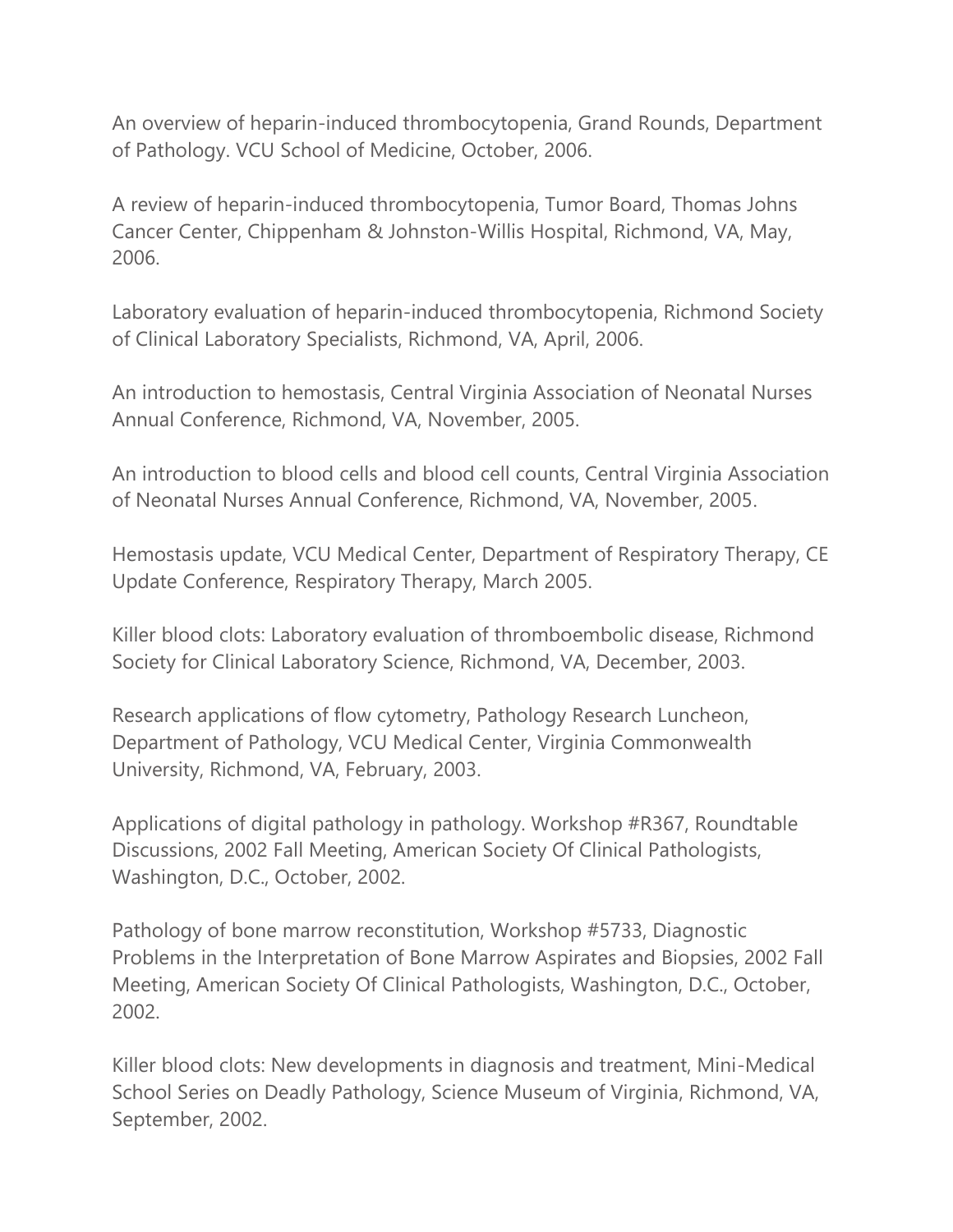Thromboembolic disease: Recent advances in diagnosis and treatment, Pathology Grand Rounds, Department of Pathology, VCU Medical Center, Virginia Commonwealth University, Richmond, VA, September, 2002.

Clinical pathology in the new millennium, Grand Rounds, Department of Pathology, University of Oklahoma School of Medicine, Oklahoma City, OK, June, 2000.

Academic pathology in the new millennium, Grand Rounds, Department of Pathology, University of Illinois at Chicago, College of Medicine at Peoria, Peoria, IL, June, 2000.

Academic pathology in the new millennium, Grand Rounds, Department of Pathology, Milton S. Hershey Medical Center of Penn State University, Hershey, PA, February, 2000.

Pathology education in the new millennium, Grand Rounds, Department of Pathology, Medical College of Ohio, Toledo, OH, June, 1999.

Paroxysmal nocturnal hemoglobinuria, Grand Rounds, Department of Pathology, Roswell Park Cancer Institute, Buffalo, NY, April, 1999.

The antiphospholipid antibody syndrome. Pathology Grand Rounds, Department of Pathology, VCU Medical Center, Richmond, VA, January, 1999.

The antiphospholipid antibody syndrome. Richmond Society for Clinical Laboratory Science, Richmond, VA, January, 1999.

Computer graphics and digital photography in pathology education, Pathology Grand Rounds, Department of Pathology, VCU Medical Center, Virginia Commonwealth University, Richmond, VA, June, 1998.

Contemporary aspects of platelet pathology, National teleconference, Hematology Council, American Society Of Clinical Pathologists, December, 1997.

Interesting hematology cases with emphasis on light scatter analysis, A Hematology Symposium: The Clinical Impact of New Approaches in Automated Hematology, Lynchburg, VA, November, 1997.

Paroxysmal nocturnal hemoglobinuria, Grand Rounds, Department of Pathology,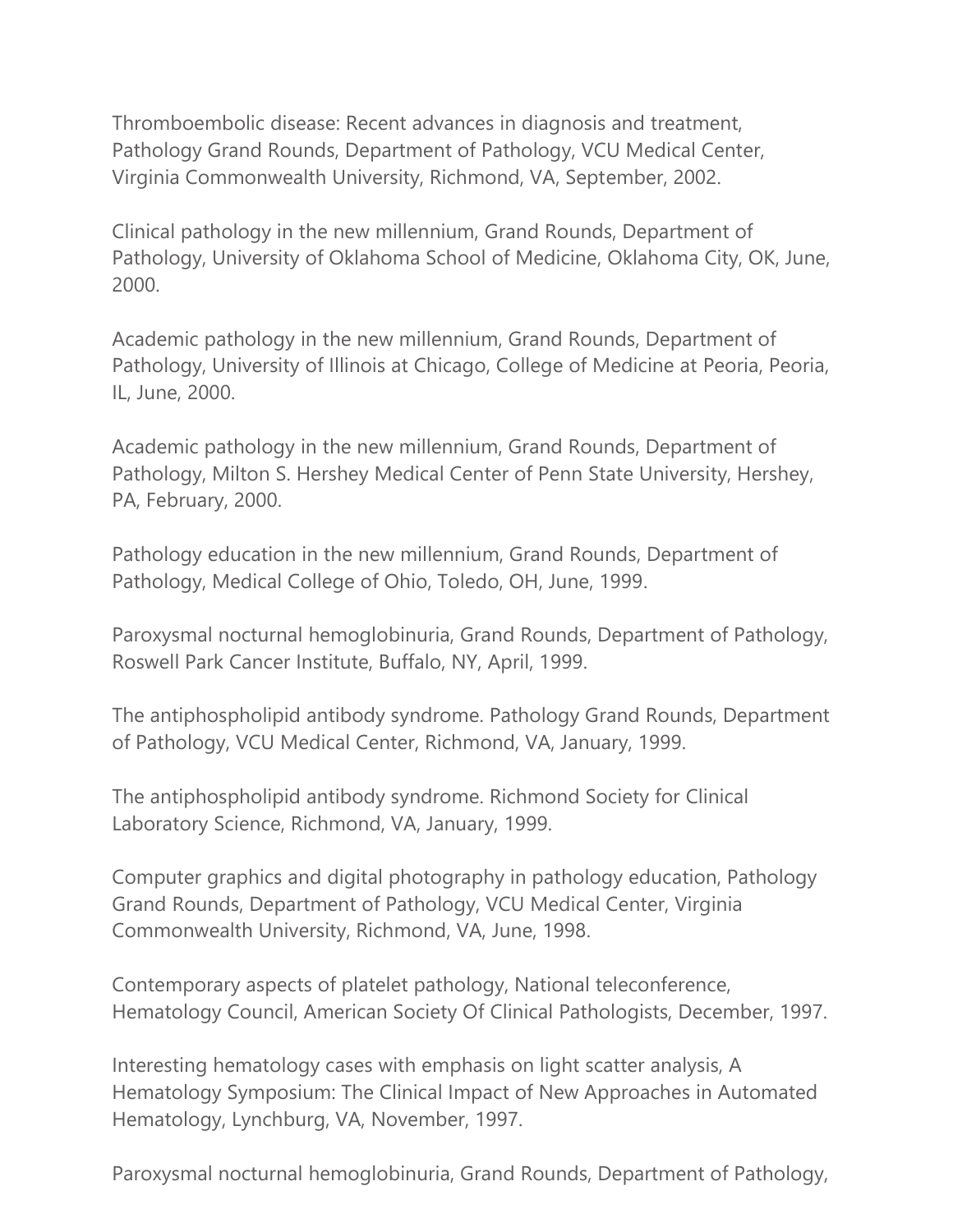VCU Medical Center, Virginia Commonwealth University, Richmond, VA, May, 1997.

Rapid detection of microorganisms in bronchoalveolar lavage specimens, National teleconference, Microbiology Council, American Society Of Clinical Pathologists, March, 1997.

Future applications and trends in clinical flow cytometry, Workshop #8093, 1997 Spring Meeting, American Society of Clinical Pathologists, Chicago. IL, April, 1997.

Burkitt's lymphoma-Historical perspective and new discoveries, Continuing Education Conference, Fairmont Clinic, Fairmont, WV, September, 1996.

Hemolytic anemia induced by a Clostridium perfringens infection, West Virginia Pathology Society, Annual Meeting, Charleston, WV, May 1996.

Bone marrow transplantation: Current status in West Virginia, West Virginia Pathology Society, Annual Meeting, Charleston, WV, May, 1996.

Antithrombin III deficiency, West Virginia Society for Clinical Laboratory Science (WVSCLS), Spring Meeting, Morgantown, WV, April, 1996.

Automated reticulocyte enumeration, West Virginia Society for Clinical Laboratory Science (WVSCLS), Spring Meeting, Morgantown, WV, April, 1996

Case studies in hematology, emphasizing automated differential analysis, West Virginia Hematology Symposium, Charleston, WV, March, 1995.

Controversies in immunophenotypic analysis of hematologic neoplasms, River Cities Pathology Society, Monthly Meeting, March, 1995.

Laboratory monitoring of oral anticoagulants, Grand Rounds, Department of Pathology, Robert C. Byrd Health Sciences, Morgantown, WV, November, 1995.

Controversies in the immunophenotypic analysis of hematopoietic neoplasms, Workshop #8093, 1995 Fall Meeting, American Society of Clinical Pathologists, New Orleans, LA, September, 1995.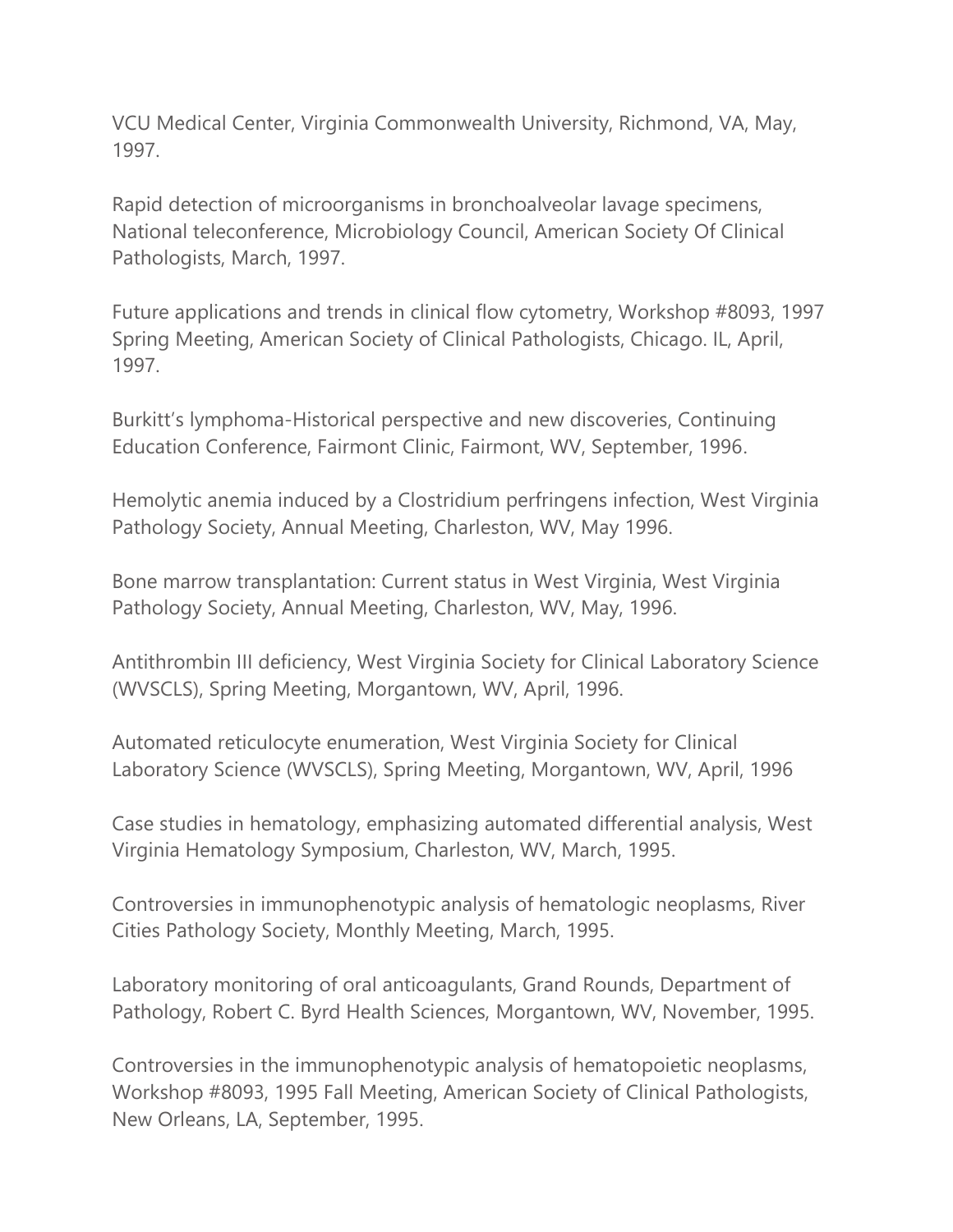Reticulocytes and reticulocyte enumeration, Workshop #A157, 1995 Fall Meeting, American Society of Clinical Pathologists, New Orleans, LA, September, 1995.

Hemostasis update: Thromboembolic disease. AMS-ASCP Seminar, Robert C. Byrd Health Sciences, Morgantown, WV, April, 1995.

The pathology of bone marrow transplantation, Grand Rounds, Department of Pathology, Robert C. Byrd Health Sciences, Morgantown, WV, January and February, 1995.

Making slides and giving presentations, Workshop #A149, 1994 Fall Meeting, American Society of Clinical Pathologists, Washington, D.C., October, 1994.

Medical utilization of DNA ploidy and cell cycle analysis, Workshop #8093, Controversies in Clinical Flow Cytometry, 1994 Fall Meeting, American Society Of Clinical Pathologists, Washington, D.C., October, 1994.

Laboratory evaluation of hematologic neoplasms, Workshop #8093, Controversies in Clinical Flow Cytometry, 1994 Fall Meeting, American Society Of Clinical Pathologists, Washington, D.C., October, 1994.

Making slides and giving presentations, Grand Rounds, Department of Pathology, Robert C. Byrd Health Sciences, Morgantown, WV, September, 1994.

How to use the hematology laboratory in patient care, Monthly CME Conference, Greenbriar Clinic, White Sulphur Springs, WV, June, 1994.

Case studies in hemostasis, Hemostasis '94, Pittsburgh, PA, June, 1994.

The case of the man with dark urine and abdominal pain, AMS-ASCP Seminar, Robert C. Byrd Health Sciences, Morgantown, WV, April, 1994.

Reticulocytes and reticulocyte enumeration, West Virginia State Society of Medical Technology (WVSSMT) Spring Meeting, Canaan Valley, WV, April, 1994.

Paroxysmal nocturnal hemoglobinuria, Workshop #8066, Immunopathology Grand Rounds, 1994 Spring Meeting, American Society Of Clinical Pathologists, Seattle, WA, April, 1994.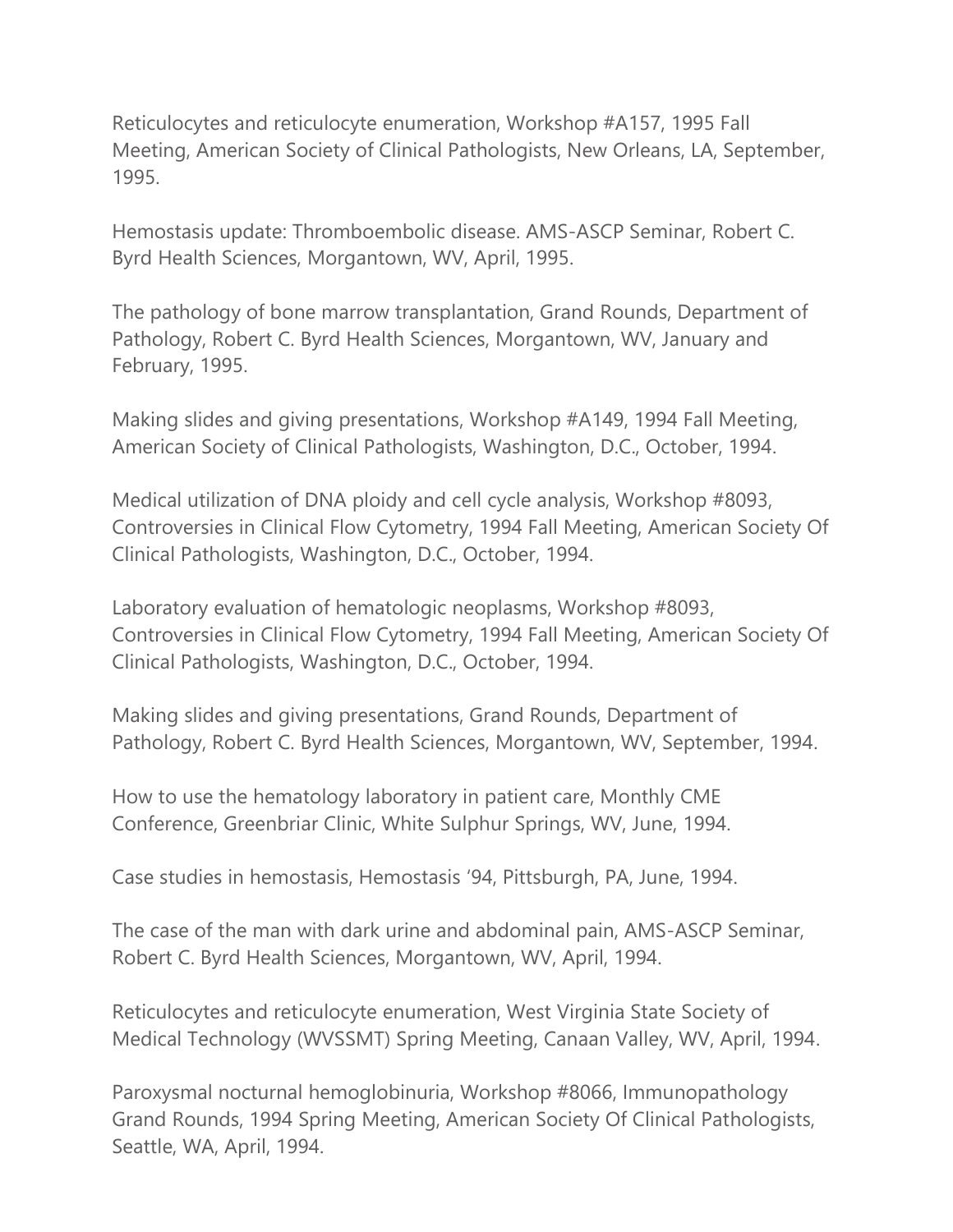Clinical applications of flow and image cytometry, 1994 Spring Meeting, American Society of Clinical Pathologists, Seattle, WA, April, 1994.

Laboratory evaluation of cryoglobulins, Medicine-Pathology Grand Rounds, Robert C. Byrd Health Sciences, Morgantown, WV, March, 1994.

Making slides and giving presentations, Workshop #A149, 1993 Fall Meeting, American Society of Clinical Pathologists, Orlando, FL, October, 1993.

Flow cytometry for the nineties, 1993 Fall Meeting, American Society of Clinical Pathologists, Orlando, FL, October, 1993.

Recent developments in hemostasis, Grand Rounds, Department of Surgery, West Virginia University School of Medicine, Morgantown, WV, August, 1993.

Reticulocyte enumeration by flow cytometry, Workshop #8066, Immunopathology Grand Rounds, 1993 Spring Meeting, American Society of Clinical Pathologists, Chicago, IL, March, 1993.

What's involved in organ transplantation? A Practical Approach, Workshop #8077, 1993 Spring Meeting, American Society of Clinical Pathologists, Chicago, IL, March, 1993.

Reticulocytes and reticulocyte enumeration, Continuing Education Conference, Clinical Laboratories, Preston Memorial Hospital, Kingwood, WV, February, 1993.

Clinical applications of flow cytometry, Workshop #9072, 1992 Fall Meeting, American Society of Clinical Pathologists, Las Vegas, NV, October, 1992.

Flow cytometry in cytogenetics and molecular biology, Research Conference, Department of Pathology, West Virginia University School Of Medicine, Morgantown, WV, July 1992.

Applications of flow cytometry in cytogenetics and molecular biology, Grand Rounds, Department of Pathology and Laboratory Medicine, East Carolina University School Of Medicine, Greenville, NC, April, 1992.

What's involved in organ transplantation? A practical approach, Workshop #8077, 1992 Spring Meeting, American Society of Clinical Pathologists, Boston, MA, April, 1992.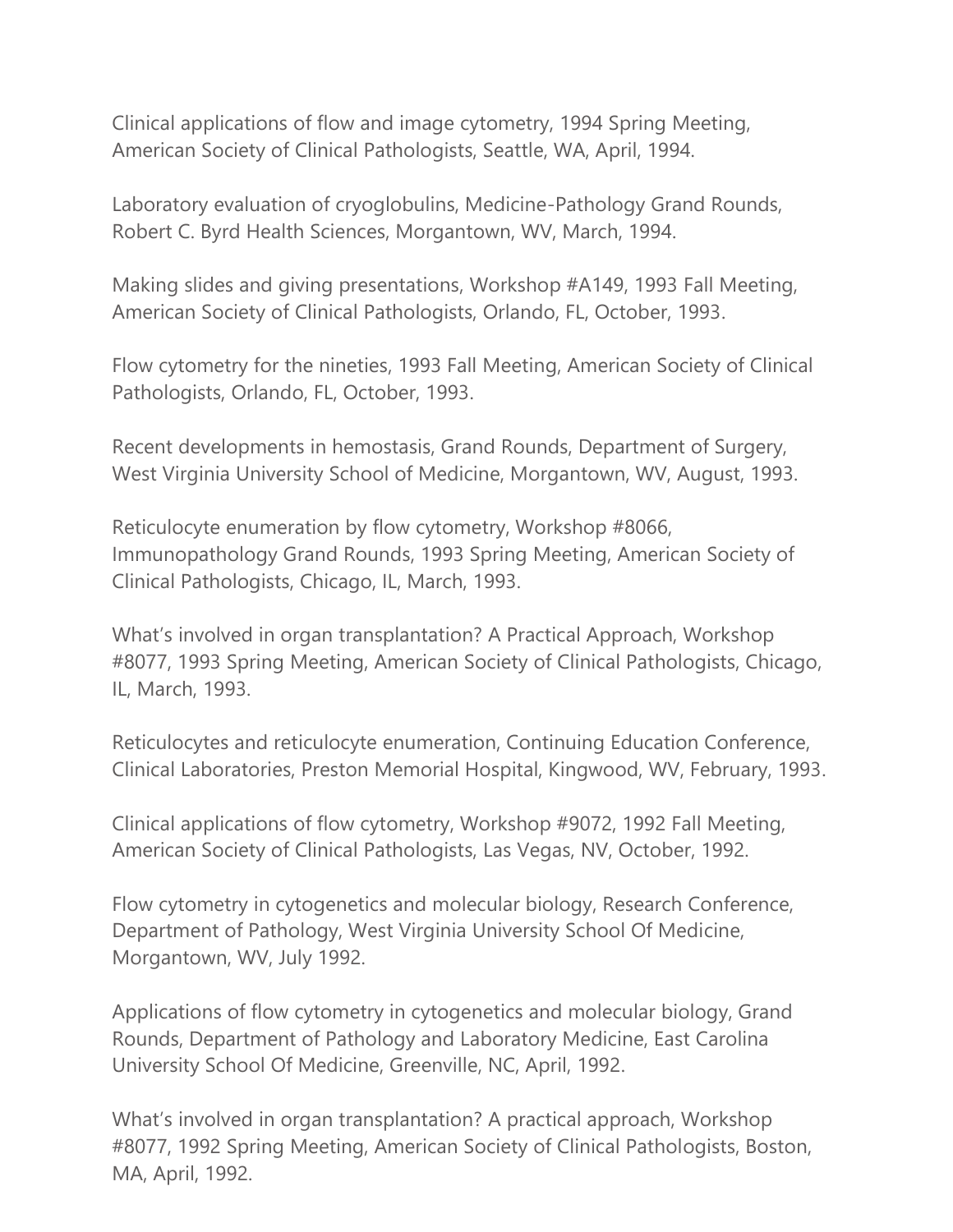The analysis and interpretation of flow cytometric data, Workshop #9099, 1992 Meeting, American Society of Clinical Pathologists, Boston, MA, April, 1992.

Clinical applications of flow cytometry, Workshop #9072, 1991 Fall Meeting, American Society of Clinical Pathologists, New Orleans, LA, September, 1991.

DNA ploidy and cell cycle analysis, Workshop #8066, Immunopathology Grand Rounds, 1991 Spring Meeting, American Society of Clinical Pathologists, Nashville, TN, March, 1991.

New horizons in immunogenetics and histocompatibility testing, Workshop #8078, Diagnostic Immunology and Immunopathology: An Update, 1991 Spring Meeting, American Society of Clinical Pathologists, Nashville, TN, March, 1991.

The analysis and interpretation of flow cytometric data, Workshop #8099, 1991 Spring Meeting, American Society of Clinical Pathologists, Nashville, TN, March, 1991.

Flow cytometry in the nineties, Recent Advances in Diagnostic Pathology, Department of Pathology and Laboratory Medicine, East Carolina University School Of Medicine, February, 1991.

Applications of flow cytometry in the diagnosis and treatment of urological cancer, Monthly Meeting, Eastern Carolina Urology Society, Greenville, NC, January, 1991.

The cell cycle and cell cycle analysis, Grand Rounds, Department of Pathology and Laboratory Medicine, East Carolina University School Of Medicine, Greenville, NC, January, 1991.

Clinical applications of flow cytometry, Workshop #8072, 1990 Fall Meeting, American Society of Clinical Pathologists, Dallas, TX, October, 1990.

The role of flow cytometry in cytologic diagnosis: Techniques and applications, Cytology Update: Recent Advances and Developments, North Carolina Society of Cytology, Fall Meeting, Greenville, NC, September, 1990.

The immunology of Burkitt's/Non-Burkitt's lymphoma, Workshop #8066, Immunopathology Grand Rounds, 1990 Spring Meeting, American Society of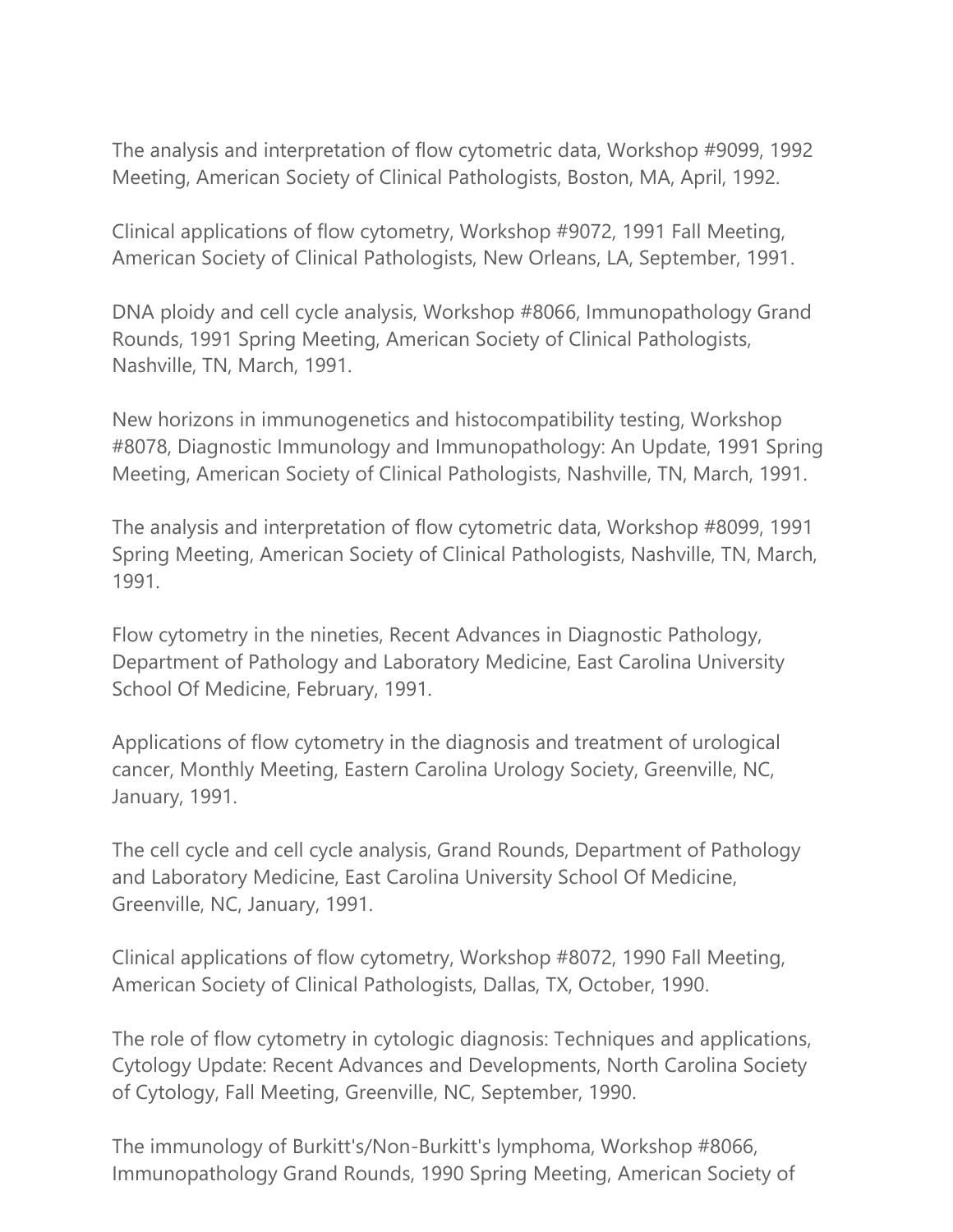Clinical Pathologists, San Francisco, CA, March, 1990. What's involved in organ transplantation? A practical approach, Workshop #8077, 1990 Spring Meeting, American Society of Clinical Pathologists, San Francisco, CA, March, 1990.

Clinical applications of flow cytometry, Workshop #8072, 1990 Spring Meeting, American Society of Clinical Pathologists, San Francisco, CA, March, 1990.

The immunology of aging, Grand Rounds, Department of Clinical Pathology and Diagnostic Medicine, East Carolina University School Of Medicine, Greenville, NC, January, 1990.

Clinical applications of flow cytometry. Workshop #9072, Fall Meeting, American Society of Clinical Pathologists, Washington, DC, October, 1989.

Flow cytometry in medical diagnosis, Grand Rounds, Department of Clinical Pathology and Diagnostic Medicine, East Carolina University School of Medicine, Greenville, NC, September, 1989.

Brief review of flow cytometry, Tumor Board, Pitt County Memorial Hospital, Greenville, NC, July, 1989.

Clinical applications of flow cytometry, Workshop #9072, Weekend of Pathology, American Society of Clinical Pathologists, Seattle, WA, July, 1989.

A practical approach to establishing a flow cytometry laboratory, Flow Cytometry Forum, Cancer Therapy and Research Foundation of South Texas, University of Texas Health Science Center at San Antonio, San Antonio, TX, April, 1989.

Cell surface marker interpretations in clinical medicine, Flow Cytometry Forum, Cancer Therapy and Research Foundation of South Texas, University of Texas Health Science Center at San Antonio, San Antonio, TX, March, 1989.

Cryoglobulinemia: A case presentation and review of the literature. Workshop #8066, Immunopathology Grand Rounds, 1989 Spring Meeting, American Society of Clinical Pathologists, Chicago, IL, March, 1989.

Immunological aspects of transplantation, Workshop #8077, 1989 Spring Meeting, American Society of Clinical Pathologists, Chicago, IL, March, 1989.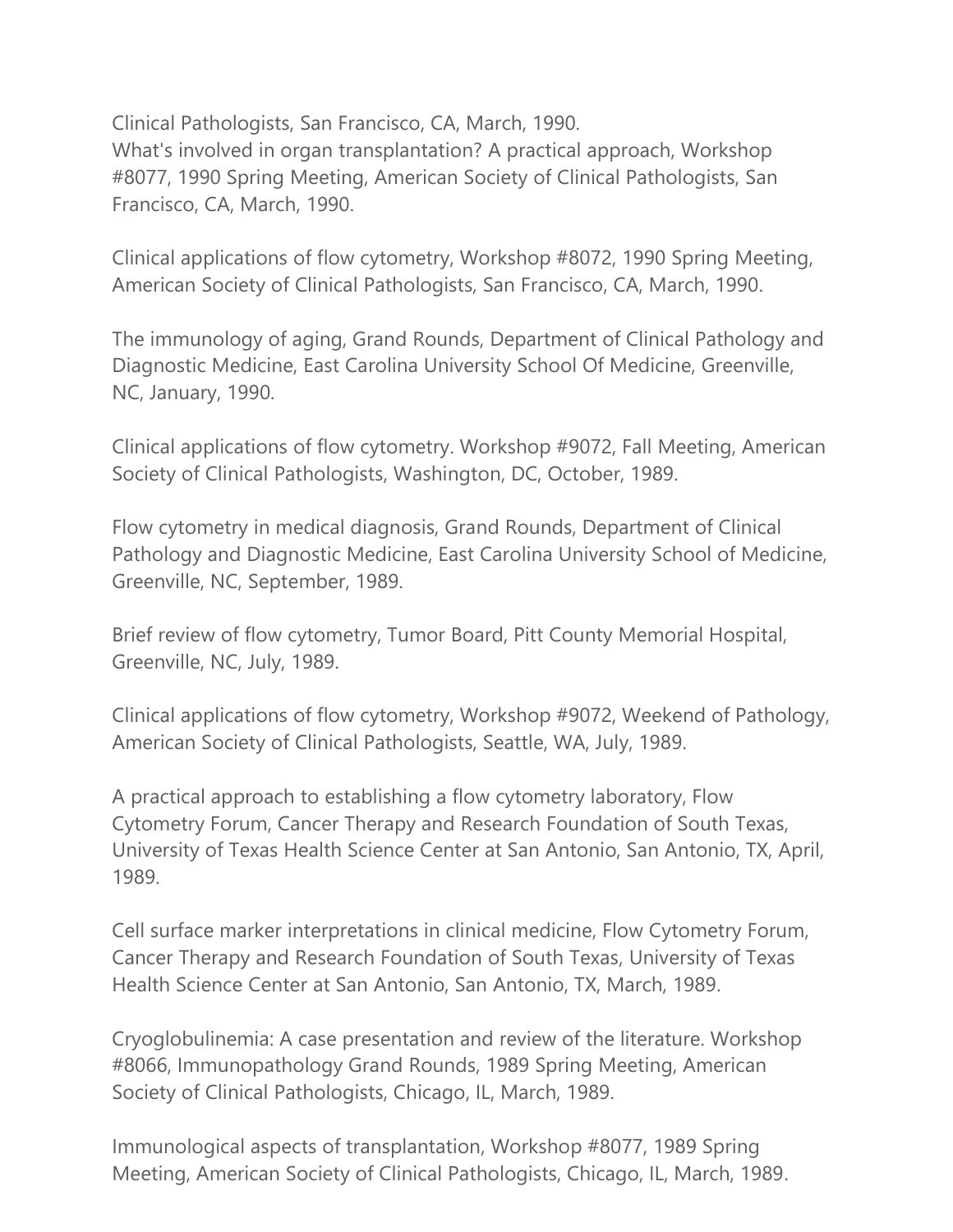Clinical applications of flow cytometry, Workshop #9072, 1989 Spring Meeting, American Society of Clinical Pathologists, Chicago, IL, March, 1989.

A review of diagnostic immunology, Resident's Conference, Texas Tech University Health Sciences Center, Amarillo Regional Campus, Amarillo, TX, February, 1989.

New horizons in diagnostic immunology, Grand Rounds, Department of Pathology, East Carolina University School of Medicine, Greenville, NC, January, 1989.

Immunology of aging, Texas Pathology Society, 68th Annual Meeting, Austin, TX, January, 1989.

Recent advances in diagnostic immunology, Residents Conference, Department of Pathology, University of Michigan Medical School, Ann Arbor, MI, November, 1988.

Clinical applications of flow cytometry, Workshop #9072, 1988 Fall Meeting, American Society of Clinical Pathologists, Las Vegas, NV, October, 1988.

Clinical applications of flow cytometry, Workshop #9072, 1988 Spring Meeting, American Society of Clinical Pathologists, Kansas City, MO, April, 1988.

Flow cytometry in gynecological pathology, Grand Rounds, Department of Obstetrics and Gynecology, Texas Tech University Health Sciences Center, Amarillo, TX Campus, December, 1987.

Flow cytometry, Clinical Oncology Rounds, Texas Tech University Health Sciences Center, November, 1987.

Flow cytometry in medical care, Family Practice Teaching Conference, Texas Tech University Health Sciences Center, Lubbock, Texas, October, 1987.

The immune system, Immunosuppression: Nursing Care Of The Cancer, Bone Marrow Transplant, and AIDS Client, Nursing Service Education, WVU Hospitals, Sheraton Lakeview Resort, Morgantown, WV, Morgantown, WV, October, 1986.

Immunology for the practicing physician, Annual Alumni Meeting, WVU School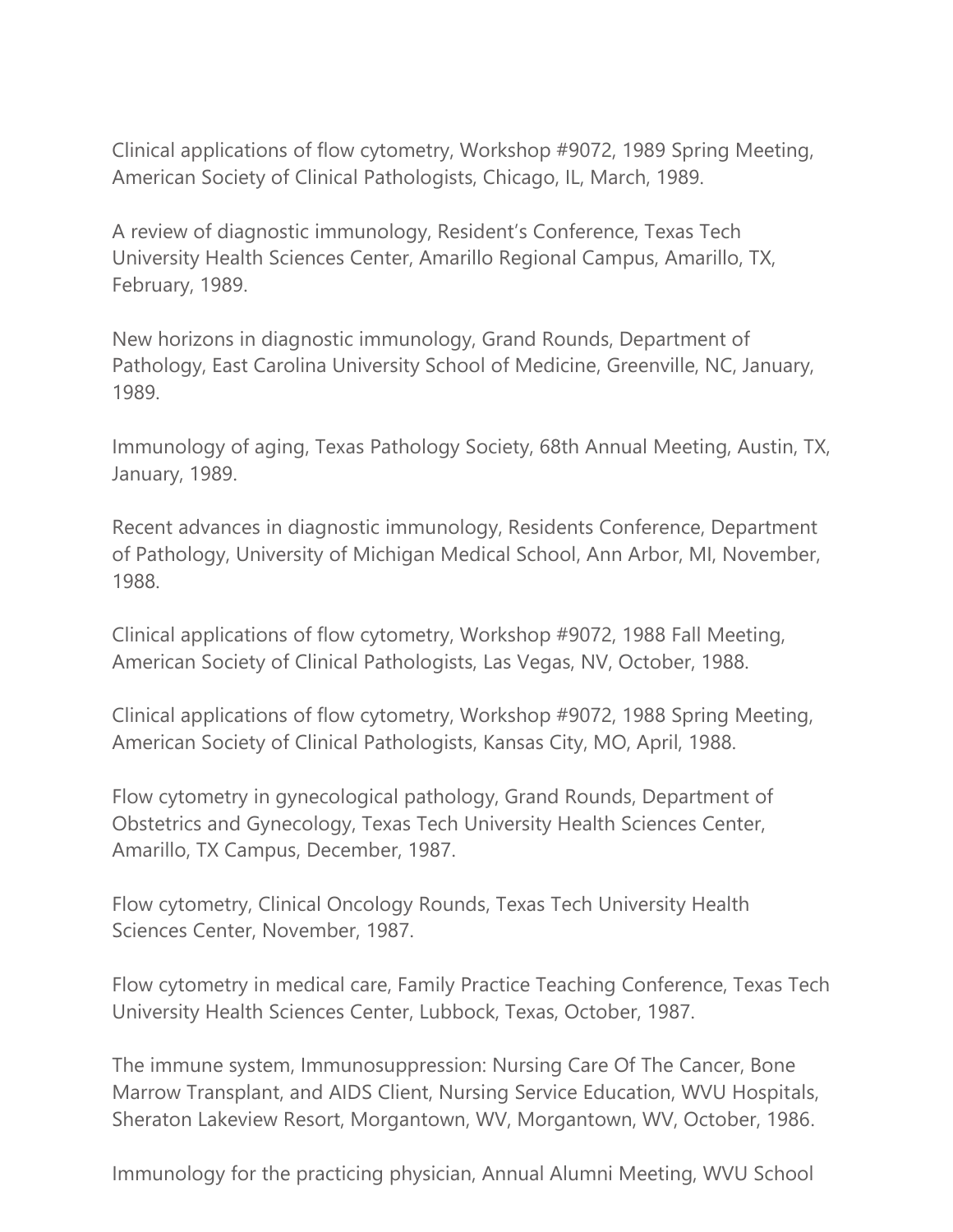of Medicine, Sheraton Lakeview Resort, Morgantown, WV, October, 1986. Immunology for the surgeon, Grand Rounds, Department of Surgery, West Virginia University, Morgantown, WV, October, 1986.

Flow cytometry for the pathologist, Grand Rounds, Department of Pathology, East Carolina University, Greenville, N.C., June, 1986.

Flow cytometry, Annual Meeting, West Virginia State Pathology Society, Annual Meeting, Huntington, WV, May, 1986.

Flow cytometry in medical diagnosis, Grand Rounds, Department of Pathology, West Virginia University School of Medicine, February, 1986.

### Other significant experiences

### *Graduate student trainees*

Graduate School, West Virginia University School of Medicine, Member of Graduate Student Committees (2 Master's, 1 Doctoral), West Virginia University School of Medicine, 1982-1987 and 1992-1996

Faculty Advisor and Research Supervisor for Graduate Student in Master's Degree Program of School of Medical Technology, West Virginia University School of Medicine, 1986-1987 and 1996

### *Postdoctoral trainees*

Alden Chesney, M.D., Hematopathology Fellow, Department of Pathology, VCU Medical Center, Richmond, VA, 2003-2004

Shourong Zhao, M.D., Ph.D., Hematopathology Fellow, Department of Pathology, VCU Medical Center, Richmond, VA, 2004-2005

David Williams, M.D., Ph.D., Hematopathology Fellow, Department of Pathology, VCU Medical Center, Richmond, VA, 2005-2006

Micaela Ross, M.D., Hematopathology Fellow, Department of Pathology, VCU Medical Center, Richmond, VA, 2006-2007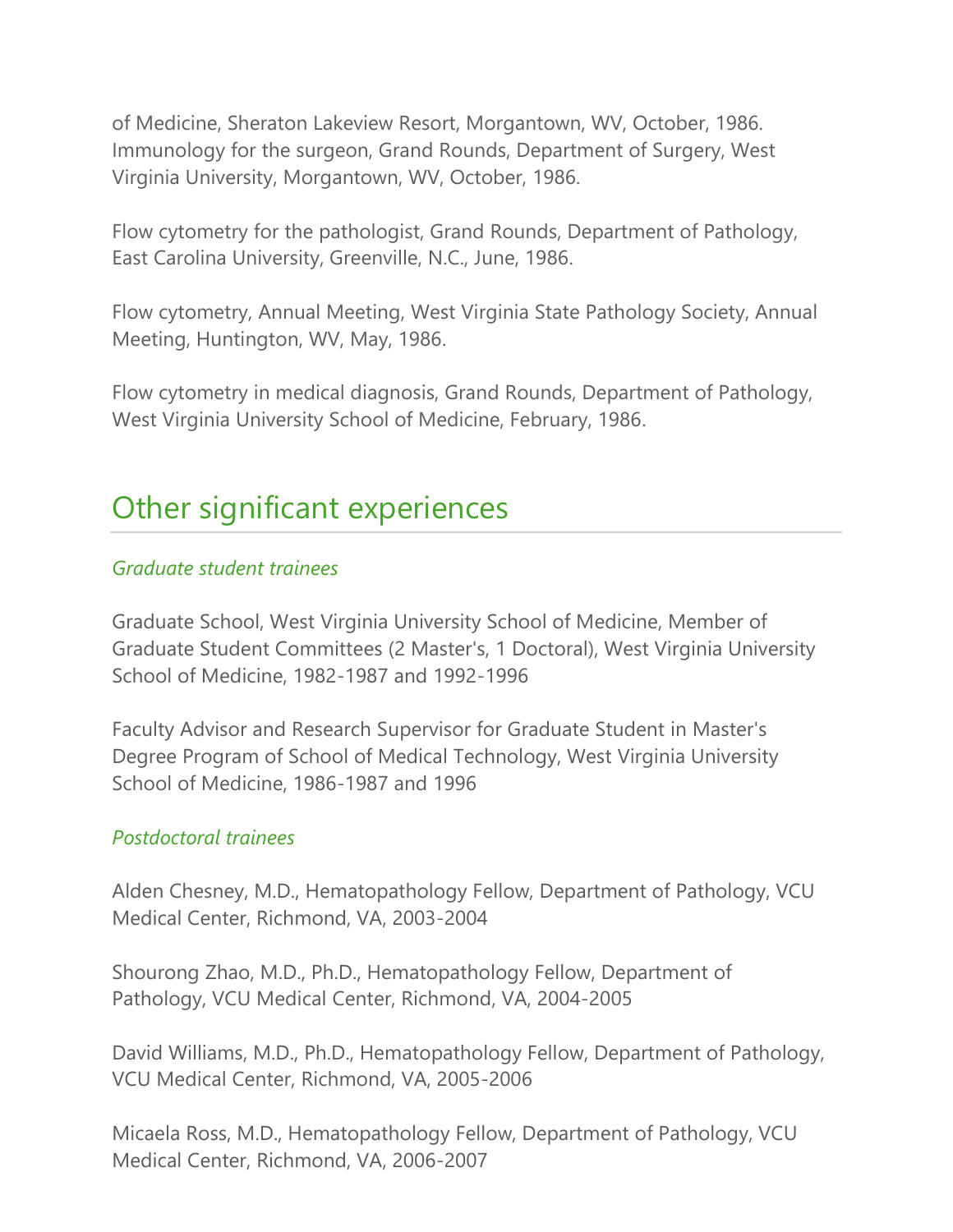Muhammad Hanif Pathan, M.D., Hematopathology Fellow, Department of Pathology, VCU Medical Center, Richmond, VA, 2007-2008

Patrick McDonough, M.D., Hematopathology Fellow, Department of Pathology, VCU Medical Center, Richmond, VA, 2008-2009

Shella Mongia, M.D., Hematopathology Fellow, Department of Pathology, VCU Medical Center, Richmond, VA, 2008-2009

Ronald Mageau, M.D., Hematopathology Fellow, Department of Pathology, VCU Medical Center, Richmond, VA, 2009-2010

Balamurali Varadarajalu, M.D., Hematopathology Fellow, Department of Pathology, VCU Medical Center, Richmond, VA, 2009-2010

Emerald O'Sullivan-Mejia, M.D., Hematopathology Fellow, Department of Pathology, VCU Medical Center, Richmond, VA, 2010-2011

Guanhua Lai, M.D., Ph.D., Hematopathology Fellow, Department of Pathology, VCU Medical Center, Richmond, VA, 2010-2011

Vanessa Phillips-Williams, M.D., , Hematopathology Fellow, Department of Pathology, VCU Medical Center, Richmond, VA, 2011-2012

Caroline C. Martin, M.D., , Hematopathology Fellow, Department of Pathology, VCU Medical Center, Richmond, VA, 2011-2012

Jailan Osman, M.D., , Hematopathology Fellow, Department of Pathology, VCU Medical Center, Richmond, VA, 2012-2013

Lawrence Williams, M.D., Hematopathology Fellow, Department of Pathology, VCU Medical Center, Richmond, VA, 2012-2013

Adana Siddiqui, M.D. Hematopathology Fellow, Department of Pathology, VCU Medical Center, Richmond, VA, 2013-2014

Dipti Surve, M.D. Hematopathology Fellow, Department of Pathology, VCU Medical Center, Richmond, VA, 2013-2014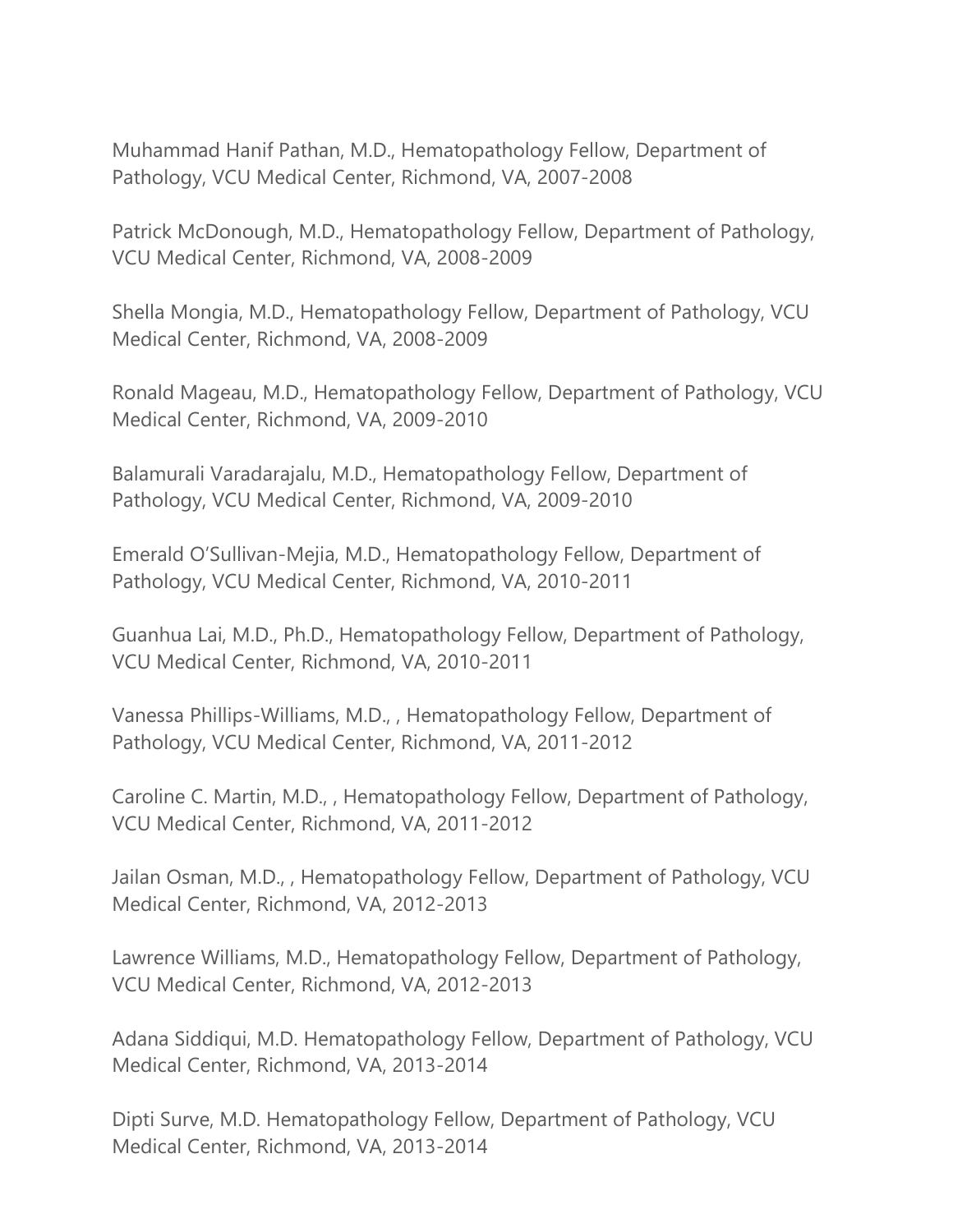Yanping Li, M.D., Ph.D., Hematopathology Fellow, Department of Pathology, VCU Medical Center, Richmond, VA, 2014-2015

Justin Dalton, M.D., Ph.D., Hematopathology Fellow, Department of Pathology, VCU Medical Center, Richmond, VA, 2014-2015

Tiffany Mullins, M.D., Hematopathology Fellow, Department of Pathology, VCU Medical Center, Richmond, VA, 2015-2016

Marcus Winkler, D.O., Hematopathology Fellow, Department of Pathology, VCU Medical Center, Richmond, VA, 2015-2016

Niru Nahar, M.B.B.S., Hematopathology Fellow, Department of Pathology, VCU Medical Center, Richmond, VA, 2016-2017

Andy Lim, M.D., Hematopathology Fellow, Department of Pathology, VCU Medical Center, Richmond, VA, 2016-2017

Nasim Badaidorabad, M.D., Hematopathology Fellow, Department of Pathology, VCU Medical Center, Richmond, VA, 2017-2018

Bin Zhao, M.D., Hematopathology Fellow, Department of Pathology, VCU Medical Center, Richmond, VA, 2017-2018

Weihua Tang, M.D., Hematopathology Fellow, Department of Pathology, VCU Medical Center, Richmond, VA, 2017-2018

Susan B. Harley, M.D., Hematopathology Fellow, Department of Pathology, VCU Medical Center, Richmond, VA, 2017-2018

Sudha Han, M.D., Hematopathology Fellow, Department of Pathology, VCU Medical Center, Richmond, VA, 2018-2019

Sara Mustafa, M.D., Hematopathology Fellow, Department of Pathology, VCU Medical Center, Richmond, VA, 2018-2019

Misty Hall, M.D., Hematopathology Fellow, Department of Pathology, VCU Medical Center, Richmond, VA, 2020-2021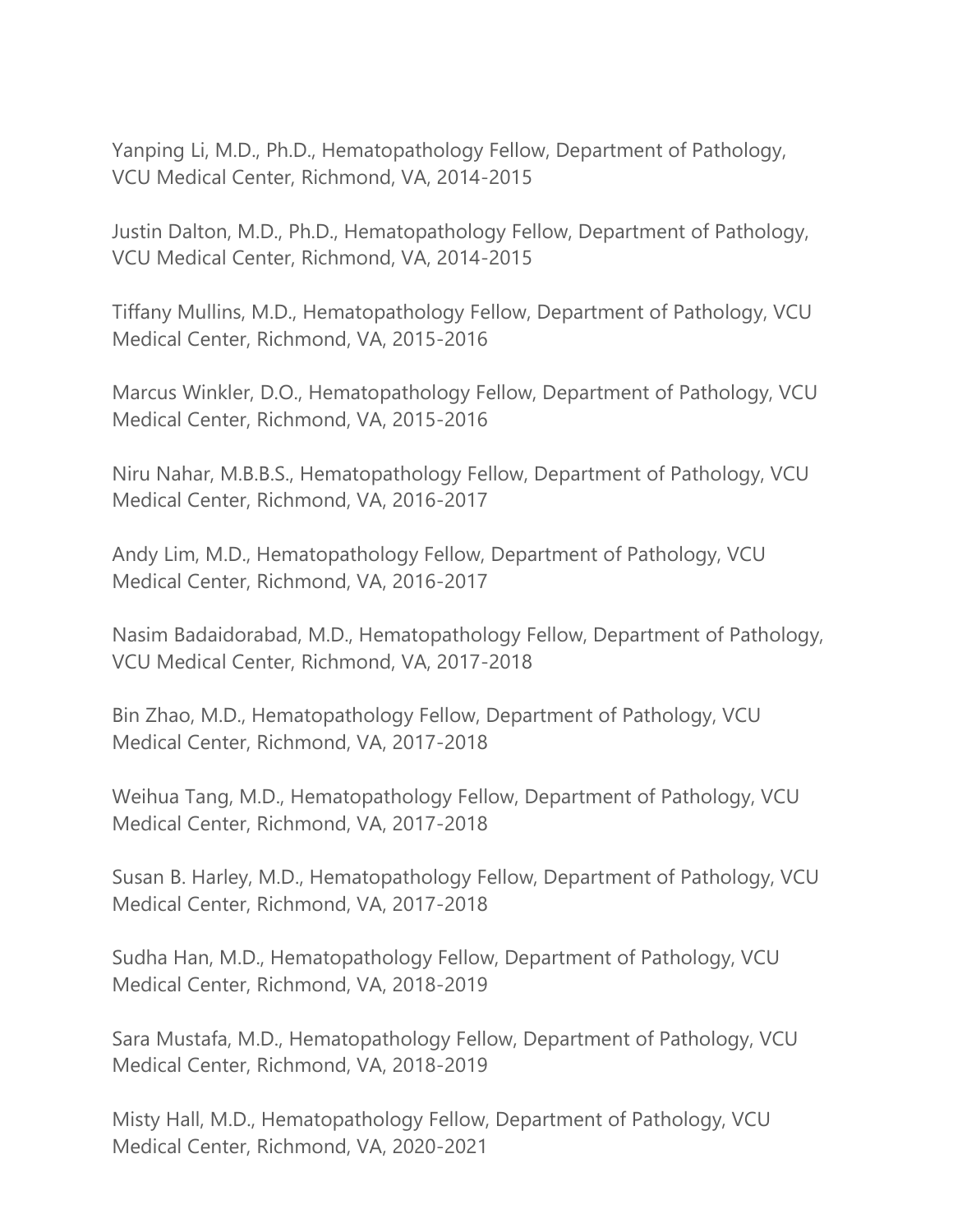# Major teaching assignments

### *Undergraduate Medical Teaching*

MSII Lectures and Laboratories, Hematopathology, VCU Medical Center, Virginia Commonwealth University, Richmond, VA, Fall, 1997 - Present

Coordinator, Renal Pathology Section, MS-II Nephrology Block, VCU Medical Center, Virginia Commonwealth University, Richmond, VA, Fall, 1997, 1998, and 2001

Medical Technology Interpretative Hematology course (Medical Technology 309), VCU Medical Center, Virginia Commonwealth University, Richmond, VA, 2000-Present

Hematopathology Lectures, School of Dentistry, Robert C. Byrd Health Sciences Center of West Virginia University, Spring, 1994-1996

Medical Relevance Lectures, Hematopathology, School of Medical Technology, Robert C. Byrd Health Sciences Center of West Virginia University, 1993 - 1997

Senior Medical Technology Lectures, Hematopathology, School of Medical Technology, Robert C. Byrd Health Sciences Center of West Virginia University, 1993 - 1997

MSII Lectures and Laboratories, Hematopathology, Phlebotomy, and Clinical Hemostasis, Robert C. Byrd Health Sciences Center of West Virginia University, 1996

MSII Lectures and Laboratories, Hematopathology, Phlebotomy, Clinical Hemostasis, and Urinalysis, Robert C. Byrd Health Sciences Center of West Virginia University, 1993 - 1995

Co-Cordinator, Integrated MSII Hematology and Hematopathology Teaching Block, Robert C. Byrd Health Sciences Center of West Virginia University, 1993 - 1994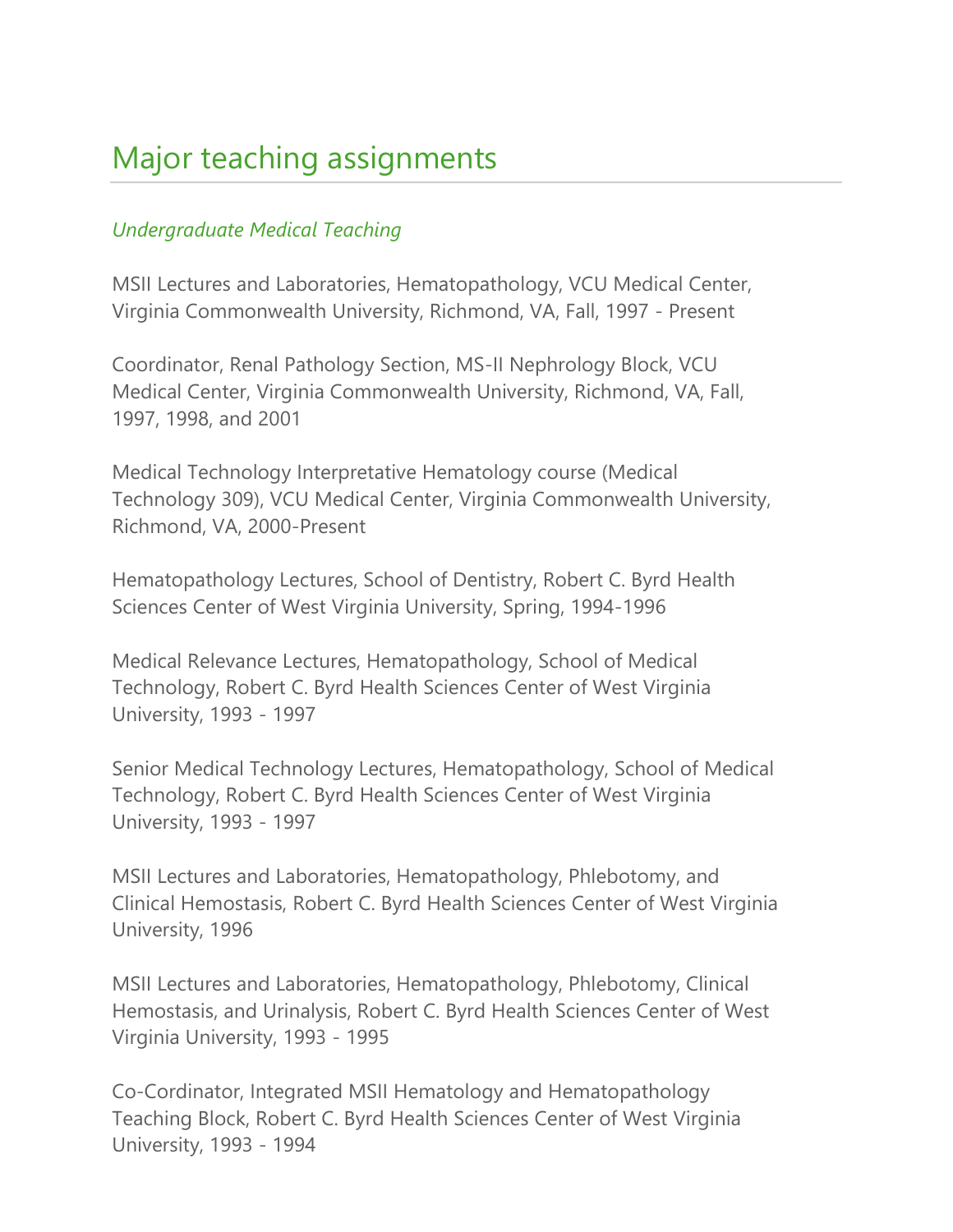Cytotechnology School, East Carolina University School of Medicine - Flow Cytometry, 1992

MSII Lecture and Student Laboratory, East Carolina University School of Medicine - Hematoreticular Neoplasms, 1992

Medical Student Faculty Advisor - West Virginia University School of Medicine, Texas Tech

University Health Sciences Center, East Carolina University School of Medicine, Virginia Commonwealth University

Undergraduate Biology Course (Immunology BIOL 5190), East Carolina - Lecturer in Medical Applications of Immunological Techniques, April, 1990

MSII Lectures, Texas Tech University School of Medicine - Immunology, Pulmonary Pathology, Clinical Immunology, Transplantation Immunology, & Flow Cytometry, 1987-1989

MSIV Elective Courses, West Virginia University School of Medicine - Supervising Pathologist, MSIV Clinical Laboratory Electives in Renal Pathology, and Clinical Immunology, 1982-1987

Medical Technology School, West Virginia University School of Medicine - Lecturer in Clinical Immunology and Urinalysis, 1982-1987

Dental School, West Virginia University School of Medicine - Lecturer in Clinical Immunology and Renal Pathology, 1982-1987

MSII Pathology Laboratory, West Virginia University School of Medicine - Weekly Laboratory, Fall & Spring Semesters, 1982-1987

MSII Lectures, West Virginia University School of Medicine - Inflammation, Immunopathology, Clinical Immunology, Renal Pathology, Protein Analysis, Flow Cytometry, & Urinalysis, 1982-1987

Coordinator, National Library of Medicine Videodisc Instruction Program, Department of Pathology, WVU School of Medicine, 1984-1987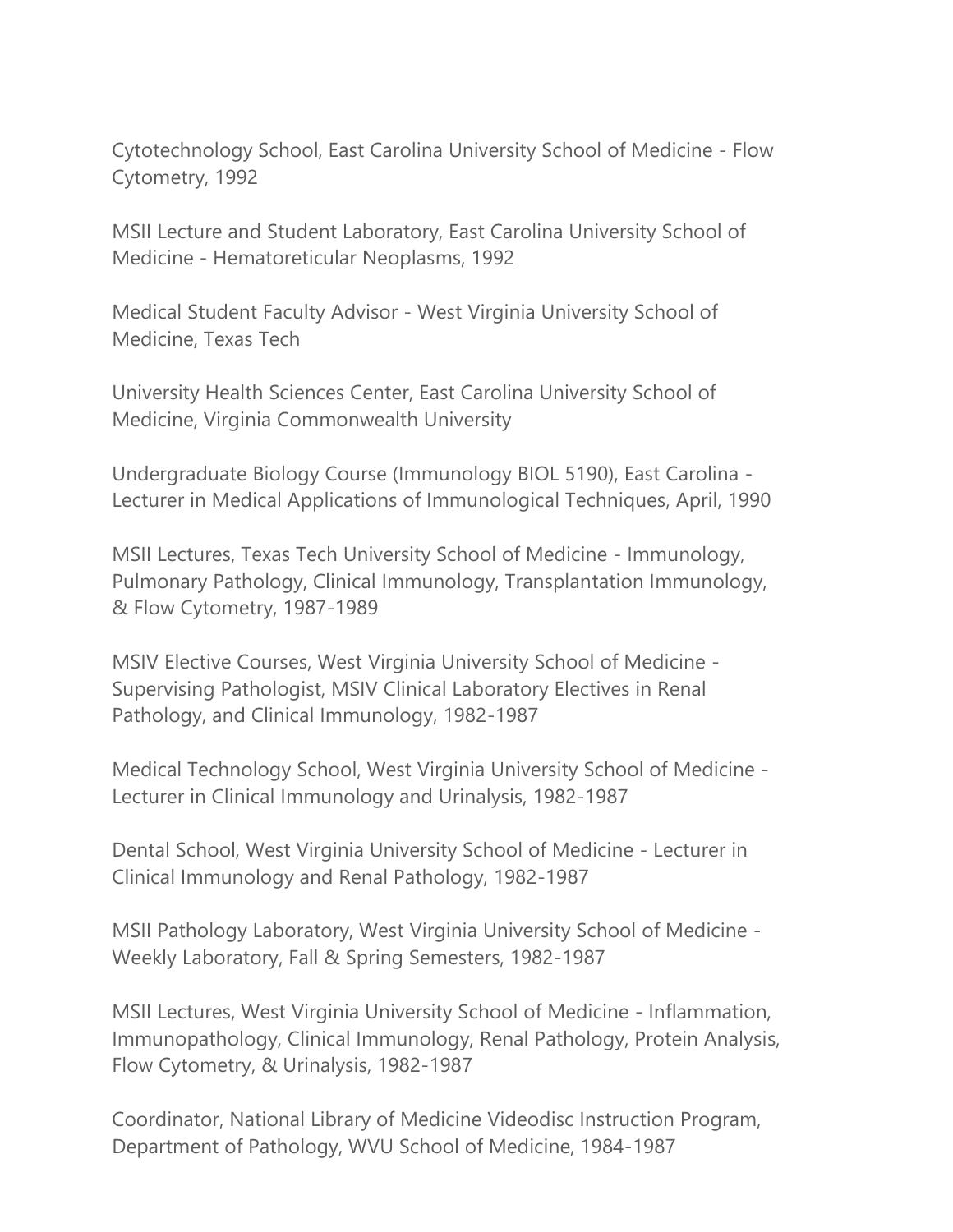### *Postgraduate Medical Teaching*

Pathology Resident Education, Department of Pathology, VCU Medical Center, Virginia Commonwealth University- Residency Instruction in Hematopathology, Hemostasis, Body Fluid Analysis, and Renal Pathology, 1997-Present

Pathology Resident Education, Department of Pathology, West Virginia University School of Medicine - Residency Instruction in Hematopathology, Hemostasis, and Body Fluid Analysis. Regular Participant in Departmental Teaching Conferences (Update Conference, Clinical Pathology Conference, Pathology Grand Rounds, Hematology Conference, Bone Marrow Transplantation Conference, Pediatric Hematology Conference, Tumor Board), 1992–1997

Residency Coordinator, Department of Pathology, Robert C. Byrd Health Sciences Center, Morgantown, WV, 1994-1995

Resident Pathology Education, Department of Pathology and Laboratory Medicine, East Carolina University School of Medicine - Residency Instruction in Flow Cytometry, Clinical Immunology, and Histocompatibility Testing. Regular Participant in Departmental and Intradepartmental Teaching Conferences (Update Conference, Pathology Grand Rounds, Surgical Pathology Conference, Hematology Conference, Tumor Board), 1989-1992

Resident Pathology Education, Department of Pathology, Texas Tech University Health Sciences Center - Instruction of Medicine, Surgery, Obstetrics/Gynecology, and Family Practice Residents in Clinical Immunology, Flow Cytometry, and Histocompatibility Testing. Regular Participant in Departmental and Interdepartmental Conferences - 1987- 1988

Coordinator, Medicine-Renal Pathology Conference, West Virginia University School of Medicine, 1982-1987

Extra-departmental Education, West Virginia University School of Medicine - Participant, Educational Conferences in Departments Of Medicine, Rheumatology, Hematology-Oncology, and Urology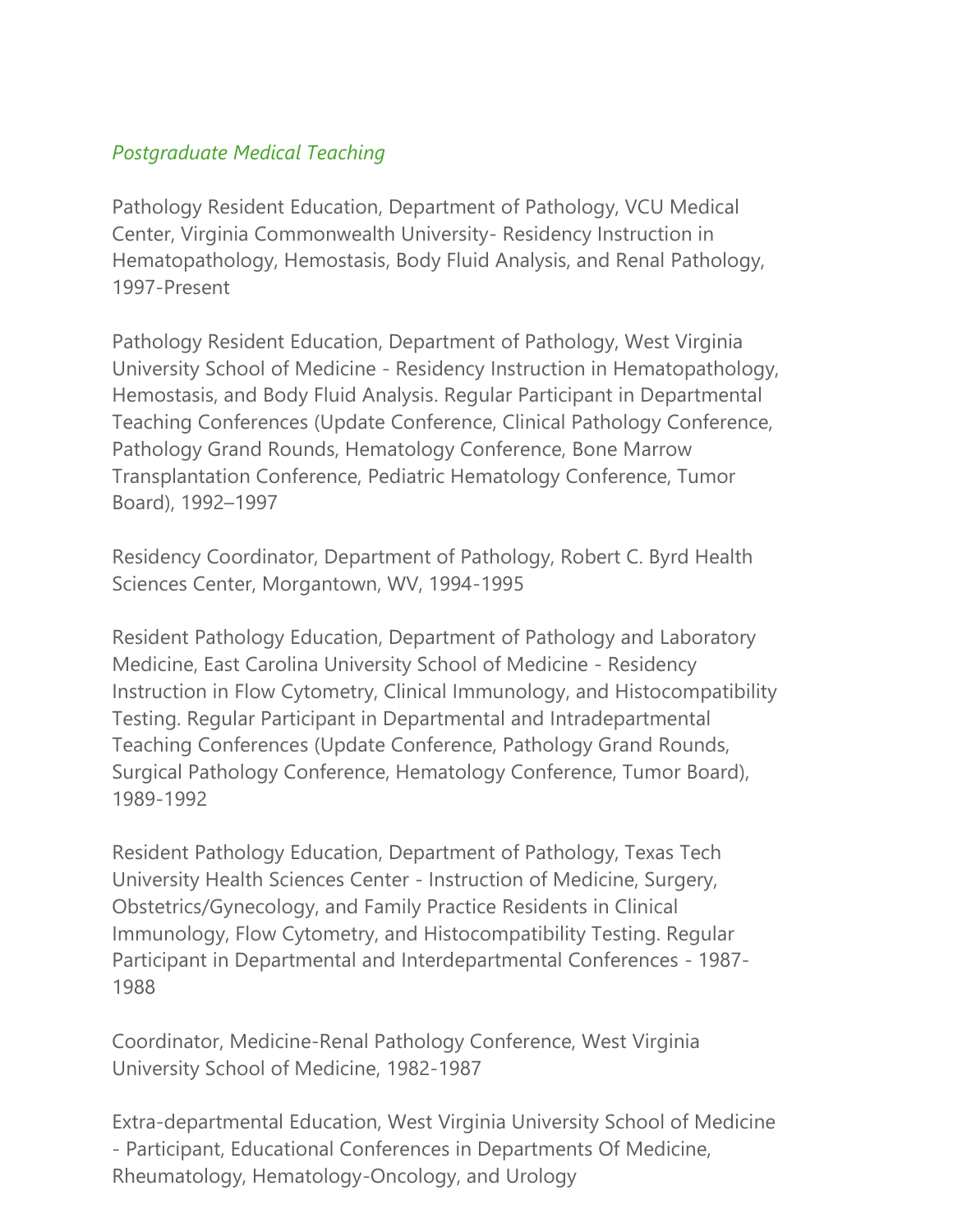Resident Pathology Education, West Virginia University School of Medicine - Residency Instruction in Immunopathology, Clinical Immunology, Renal Pathology, Histocompatibility Testing and Flow Cytometry. Regular Participant in Departmental Teaching Conferences (Pathology Rounds, Surgical Pathology Conference, Clinical Pathology Conference, Clinical Pathology Lecture Series, Clinical Pathology Update, Laboratory Medicine Rounds, Autopsy Conference)

### *Graduate Teaching*

Graduate School, School of Medical Technology, Robert C. Byrd Health Sciences Center - Full Member, 1993 - 1996

Graduate School, Robert C. Byrd Health Sciences Center - Full Member of Graduate Faculty, 1993 - 1994

Graduate School, East Carolina University School of Medicine - Full Member of Graduate Faculty, 1990 - 1992

Graduate School, West Virginia University School of Medicine, Member of Graduate Student Committees (2 Master's, 1 Doctoral), West Virginia University School of Medicine, 1982 - 1987 and 1992 - 1996

Faculty Advisor and Research Supervisor for Graduate Student in Master's Degree Program of School of Medical Technology, West Virginia University School of Medicine, 1986-1987 and 1996

Graduate School, West Virginia University School of Medicine - Full Member, Graduate Faculty, 1982-1987

### *Workshop Director*

Director, Workshop #9072, Clinical applications of flow cytometry, American Society of Clinical Pathologists, April, 1988 (Kansas City, MO) October, 1988 (Las Vegas, NV) March, 1989 (Chicago, IL) July, 1989 (Seattle, WA) October, 1989 (Washington, D.C.) March, 1990 (San Francisco, CA) October, 1990 (Dallas, TX) September, 1991 (New Orleans, LA) October, 1992 (Las Vegas, NV)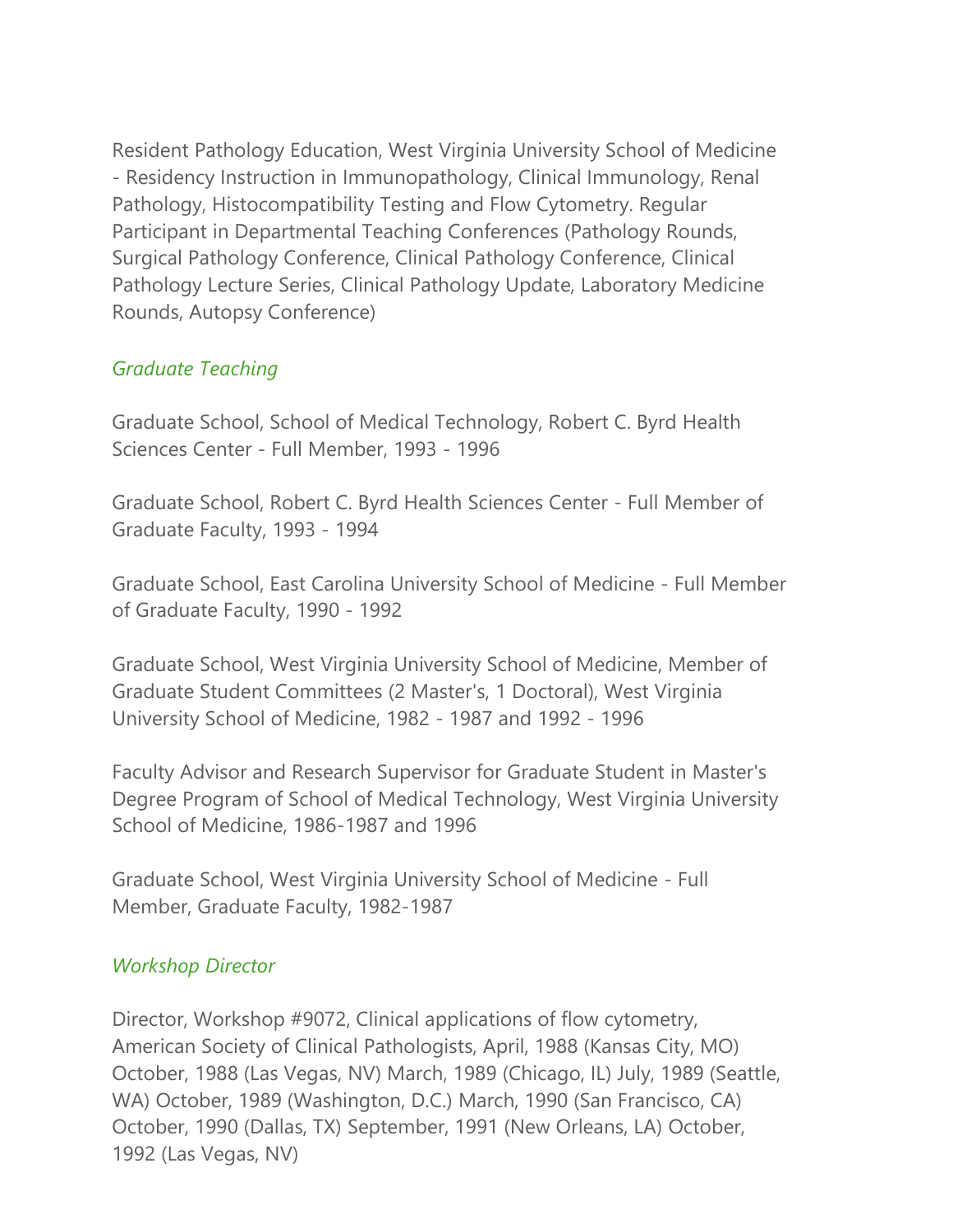Director, Workshop #8077, What's involved in organ transplantation? A practical approach, American Society of Clinical Pathologists, March, 1990 (San Francisco, CA), April, 1992 (Boston, MA), March, 1993 (Chicago, IL)

Director, Workshop #9099, The analysis and interpretation of flow cytometric data, American Society of Clinical Pathologists, March, 1991 (Nashville, TN), April, 1992 (Boston, MA)

Director, Flow cytometry for the nineties, American Society of Clinical Pathologists, October, 1993 (Orlando, FL)

Director, Workshop #A149, Making slides and giving presentations, October, 1993 (Orlando, FL), October, 1994 (Washington, D.C.)

Director, Clinical applications of flow and image cytometry, American Society of Clinical Pathologists, April, 1994 (Seattle, WA)

Director, Workshop #5733, Diagnostic problems in the interpretation of bone marrow aspirates and biopsies, American Society Of Clinical Pathologists, October, 2002 (Washington, D.C.)

Director, Workshop #66, Contemporary issues in diagnostic hemostasis and thrombosis, 2011 ASCP Annual Meeting/WASPaLM XXVI World Congress, Las Vegas, NV, October 19-22, 2011

Director, Workshop #82, Practicalities of bone marrow aspiration and biopsy: Interpretation and issues beyond the diagnosis, 2011 ASCP Annual Meeting/WASPaLM XXVI World Congress, Las Vegas, NV, October 19-22, 2011

Director, Workshop #5016, A pattern approach to bone marrow interpretation, 2014 ASCP Annual Meeting, Tampa, FL October 10, 2014

### Recent Publications

### *Papers published*

**Riley, R.S.**, Khan, A., Pai, S., Warmke, L., Winkler, M., and Gunning, W.T. A case of chronic thrombocytopenia in a 17 year-old female. Lab Medicine 2019;50:406–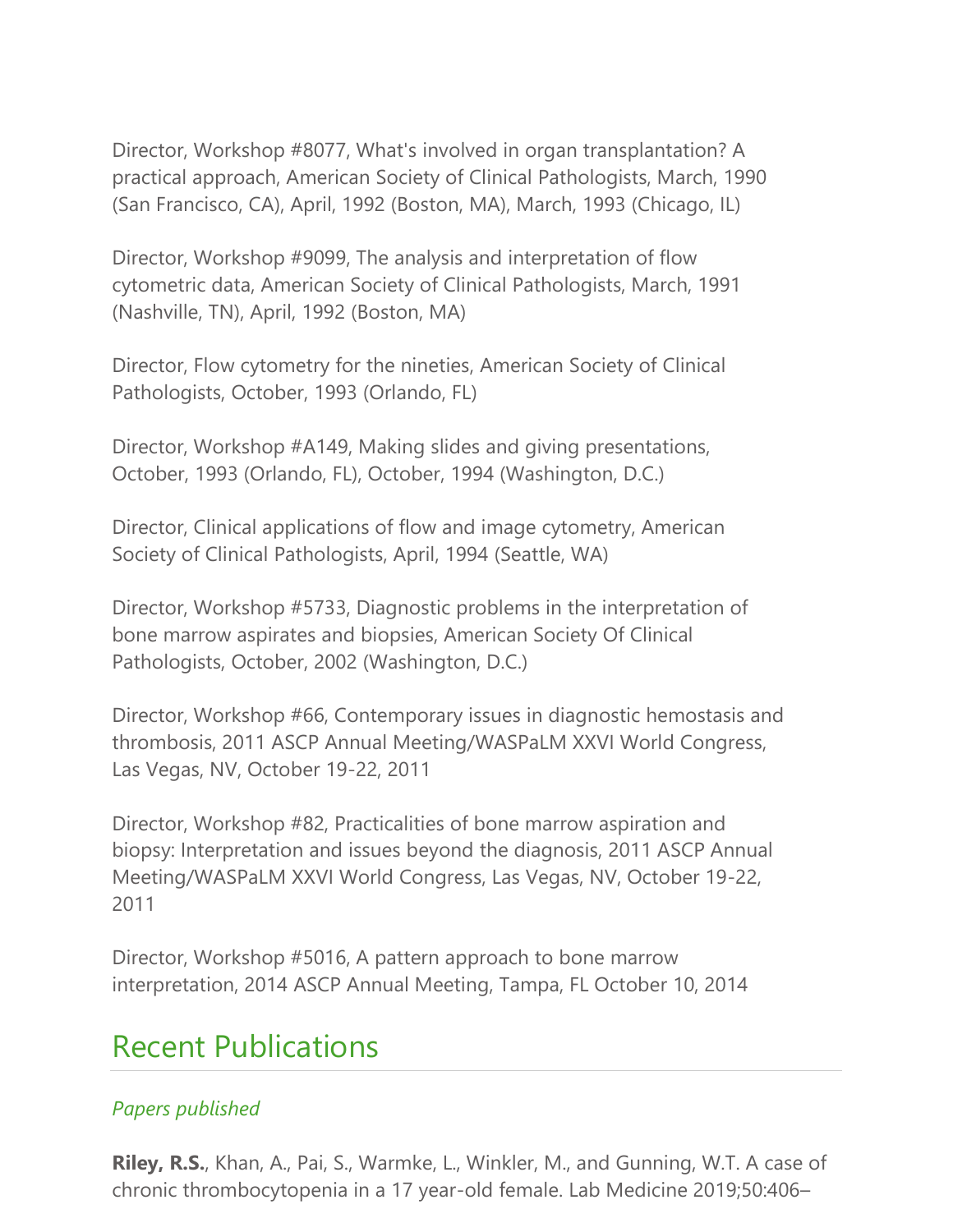420. DOI: 10.1093/labmed/lmz013

Abbassi, M., **Riley, R.** Malkin, M., Tang, Y., Rajendran, B., and Yazbeck, V. Treatment of Primary Central Nervous System Posttransplant Lymphoproliferative Disorder in an Adult Kidney Transplant Recipient: A Case Report. Exp. Clin. Transpl. (2019) 1:111-114. DoI: 10.6002/ect.2016.0171

**Riley, R. S.**, Gilbert, A. R., Dalton, J. B., Pai, S., McPherson, R. A. Widely used types and clinical applications of D-Dimer assay. Lab. Med. 47(2):90-102, 2016. PMID 27016528

Soong, J., **Riley, R.**, McPherson, R. Oligoclonal bands of immunoglobulins in serum leading to diagnosis of human immunodeficiency virus 1 infection. Am. J. Clin Pathol. 145(2):277-281, 2016. PMID 26834125.

Shipe, T., Moore, B.L., and **Riley, R.S.** Glanzmann thrombocythemia, ASCP Case Reports (CHKS-2013-10-0080-H), 2014.

Sayeed, S., Williams, L.A., **Riley, R.S.**, Roseff, S.D. Catastrophic antiphospholipid syndrome - Distinguishing features for diagnosis and treatment. ASCP Check Sample Program, 2013.

**Riley, R.S.**, Hollenstead, S.C., and Mongia, S. Bone marrow contamination of cerebral spinal fluid. ASCP Clinical Pathology CheckPath Program (CheckPath CP Case 0038), 2011.

**Riley, R.S.** Williams, D., Ross, M., Zhao, S., Chesney, A., Clark, B.D., and Ben-Ezra, J.M. Bone marrow aspirate and biopsy: A pathologist's perspective. II. Interpretation of the bone marrow aspirate and biopsy. J. Clin. Lab. Anal. 23 : 259–307, 2009.

Williams, D.C., Massey, G.V., Russell, E.C., **Riley, R.S.**, Ben-Ezra, J. Translocation positive acute myeloid leukemia associated with valproic acid therapy in a 2 year old child. Pediatr. Blood Cancer 50(3): 641-643, 2008.

Chang, S.H. Park, H.K., Eryilmaz, R., Bu, D., Stone, J.J., Massey, D., **Riley, R.S.**, Fisher, R.A..: A new alloantigen-independent control for chronic allograft nephropathy rat models. J. Surg. Res. 128(1):50-54, 2005.

**Riley, R.S.**, Idowu, M., Chesney, A., Zhao, S., McCarty, J., Lamb, L.S., and Ben-Ezra, J.M.: Hematologic aspects of myeloabalative therapy and bone marrow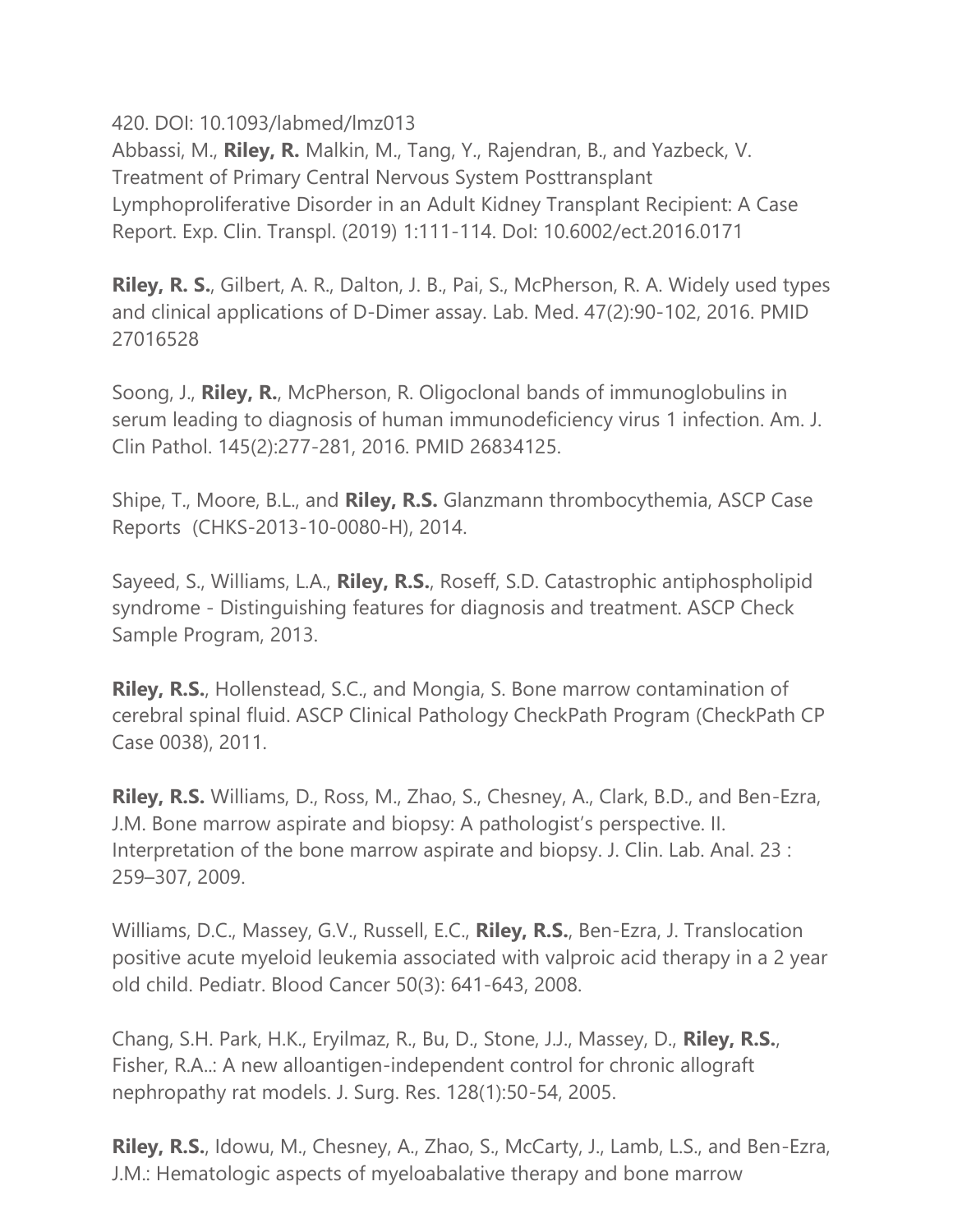transplantation, J. Clin. Lab. Anal. 19:47-79, 2005. **Riley, R.S.**, Tidwell, A.R., Zhao, S., McPherson, R.A., Bode, A.P., and Carr, M.E.: A review in hemostasis testing, Part 2. Advance for Administrators of the Laboratory, 13(10):56-62, 2004.

**Riley, R.S.**, Tidwell, A.R., Zhao, S., McPherson, R.A., Bode, A.P., and Carr, M.E.: A review in hemostasis testing, Part 1. Advance for Administrators of the Laboratory, 13(9): 80-90, 2004.

**Riley, R.S.**: Drawing and modeling: Essential parts of medical education. Chem News, 14.2:12-13, 2004.

**Riley, R.S.**, Idowu, M., Chesney, A., Clark, B.D., Massey, D. Ben-Ezra, J.M.: Perspectives in pathology. The value of the bone marrow aspirate, biopsy: Part 2. Advance for Administrators of the Laboratory., 13 (4), 22, 2004.

**Riley, R.S.**, Idowu, M., Chesney, A., Clark, B.D., Massey, D. Ben-Ezra, J.M.: Perspectives in pathology. The value of the bone marrow aspirate, biopsy: Part 2. Advance for Administrators of the Laboratory., 13 (3), 14, 2004.

**Riley, R.S.**, Idowu, M., Chesney, A., Clark, B.D., Massey, D. Ben-Ezra, J.M.: Perspectives in pathology. The value of the bone marrow aspirate, biopsy: Part 1. Advance for Administrators of the Laboratory., 13 (2): 20, 2004.

**Riley, R.S.**, Ben-Ezra, J.M., Massey, D., Slyter, R.L., Romagnoli, G.: Digital photography: A primer for pathologists. J. Clin. Lab. Anal., 18(2):91–128, 2004.

**Riley, R.S.**, Hogan, T.F., Pavot, R., Forysthe,.R., Massey, D., Smith, E., Wright, Jr. Ben-Ezra, J.M.: A pathologist's perspective on bone marrow aspiration and biopsy: I. Performing a bone marrow examination. J. Clin. Lab. Anal., 18(2):70-90, 2004.

Massey, D., King, A., and **Riley, R.**: Renal allograft dysfunction in kidney transplantation. American Society for Clinical Pathology Clinical Chemistry Check Sample No. CC 03-2 (CC-238), 43(2):19-34, 2003.

**Riley, R.S.**, Idowu, M., Romagnoli, G.: The value of flow cytometry. Advance for Administrators of the Laboratory., 11(7):101-106, 2002.

**Riley, R.S.**, Massey, D., Jackson-Cook, C., Idowu, M., Romagnoli, G.: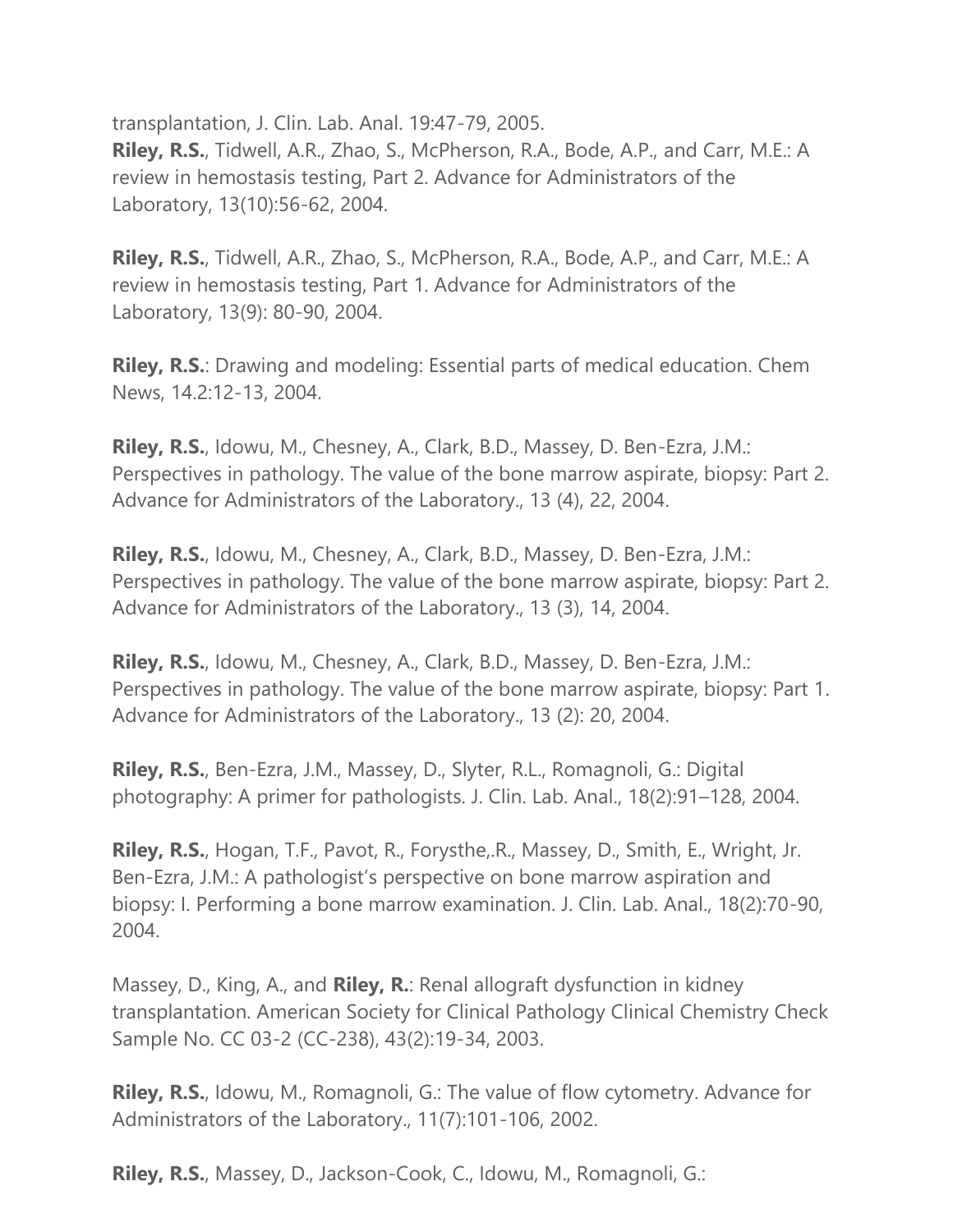Immunophenotypic analysis of acute lymphocytic leukemia. Hematol. Oncol. Clin. North Am., 16(2): 245-299, 2002.

**Riley, R.S.**, Ben-Ezra, J.M., Tidwell, A., Romagnoli, G.: Reticulocyte analysis by flow cytometry and other techniques. Hematol. Oncol. Clin. North Am., 16(2): 373-420, 2002.

**Riley, R. S.**, Ben-Ezra, J.M., Massey, D., Cousar, J.: The virtual blood film. Clin. Lab. Med., 22(1): 317-345, 2002.

Maluf, D.G., Fisher, R.A., **Riley, R.**, Wallace, M., Tawes, J., Bu, D., Posner, M.: Immunobiology and long-term graft function in a transplant heterotopic renal rat model. Clin.Transplant., 16(7): 6-14, 2002.

Idowu, M., **Riley, R.S.**, and Ben-Ezra, J.M.: Acute erythroleukemia, FAB M-6 type. ASCP Check Sample Program, 2002.

**Riley, R.S.**, Ben-Ezra, J.M., and Tidwell, A.: Reticulocyte enumeration: Past and present. Lab. Med., 32(10):599-608, 2001.

Stern, A., **Riley, R.**, and Buckley, L.: Worsening of macrophage activation syndrome in a patient with adult onset Still's disease after initiation of Etanercept therapy. Clin. Rheumatol., 7(4):252-256, 2001.

Ben-Ezra, J.M., St. Louis, M., and **Riley, R.S.**: Automated malarial detection with the Abbott Cell-Dyn 4000 hematology analyzer. Lab. Hematol., 7:61-64, 2001. Cesca, C., Ben-Ezra, J.M., and Riley, R.S. Platelet satellitism as presenting finding in mantle cell lymphoma. Am. J. Clin. Pathol. 115:567-570, 2001.

**Riley, R.S.** and Idowu, M.O.: High resolution digital photography. Advance for Administrators of the Laboratory., 10(5):12, 2001.

**Riley, R.S.**, Ben-Ezra, J.M., Goel, R., and Tidwell, A.: Reticulocytes and reticulocyte enumeration. J. Clin. Lab. Anal., 15:267-294, 2001.

Riley, R.S. and Fisher, L.M., Rowe, D.: Clinical utilization of the International Normalized Ratio (INR). J. Clin. Lab. Anal., 14:101-114, 2000.

Saggi, B.H., Fisher, R.A., Bu, D., Tawes, J.W., **Riley, R.**, and Posner, M.P.: Intragraft cytokine expression and tolerance induction in rat renal allografts.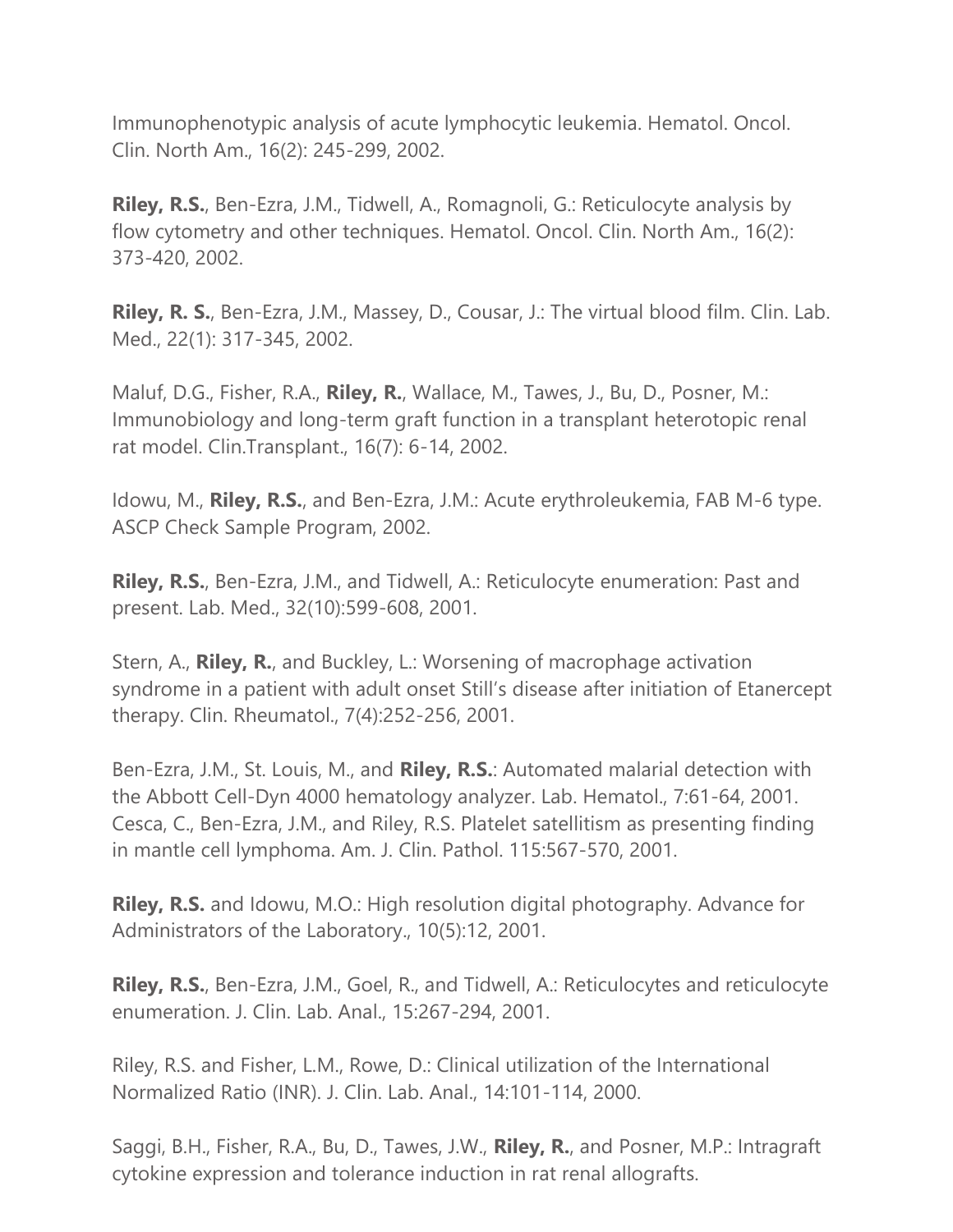Transplantation., 67:206-210, 1999.

Meda, B.A., **Riley, R.S.**, and Rogers, J.S., II.: Gelatinous transformation of the bone marrow in anorexia nervosa: a case report and review. Lab. Hematol., 3(2):117- 122, 1997.

**Riley, R. S.**, Friedline, J., Rogers, J. S., II.: Antiphospholipid antibodies: standardization and testing. Clin. Lab. Med., 17(3):395-430, 1997.

Hogan, T. F., **Riley, R. S.**, and Thomas, J. G.: Rapid diagnosis of acute eosinophilic pneumonia (AEP) in a patient with respiratory failure using bronchoalveolar lavage (BAL) with calcofluor white (CW) staining. J. Clin. Lab. Anal., 11(4):202-207, 1997.

**Riley, R.S.**, Friedline, J.A., Ritchey, A.K., and Ware, R.E.: Recent advances in the diagnosis and management of paroxysmal nocturnal hemoglobinuria. American Society of Clinical Pathologists, ASCP Check Sample Program, Clinical Hematology Section (CH 97-5, CH-23), 3(5): 65-99,1997.

Menello, J.M., **Riley, R.S.**, and Thomas, J.G.: Severe hemolytic anemia caused by Clostridium perfringes. American Society of Clinical Pathologists, ASCP Check Sample Program, Clinical Microbiology Section (Vol. 39:260, MB 96-9, MB-260), 1996.

Maymind, M., Thomas, J.G., Abrons, H.L., and Riley, R.S.: Laboratory implementation of a rapid three-stain technique for detection of microorganisms from lower respiratory specimens. J. Clin. Lab. Anal., 10:104-109, 1996.

Wiley, J., Posekany, K., **Riley, R.**, Holbrook, T., Silverman, J., Joshi, V., Bowyer, S.: Cytogenetic and flow cytometric analysis of a pancreatoblastoma. Cancer Genet. Cytogenet., 79(2): 115-118, 1995.

**Riley, R.S.**: Paroxysmal nocturnal hemoglobinuria: New discoveries about an old disease. J. Clin. Lab. Anal., 8:335-341, 1994.

**Riley, R.S.:** The prognostic significance of DNA ploidy and proliferative activity in cancer of the female breast. Current Surg., 50 (8):50-55, 1993.

Lee,T.K., Wiley, A.L. Jr, Esinhart, J.D., **Riley, R.S.**, and Blackburn, L.D.: Variations associated with tissue disaggregation methods in DNA flow cytometry. Anal.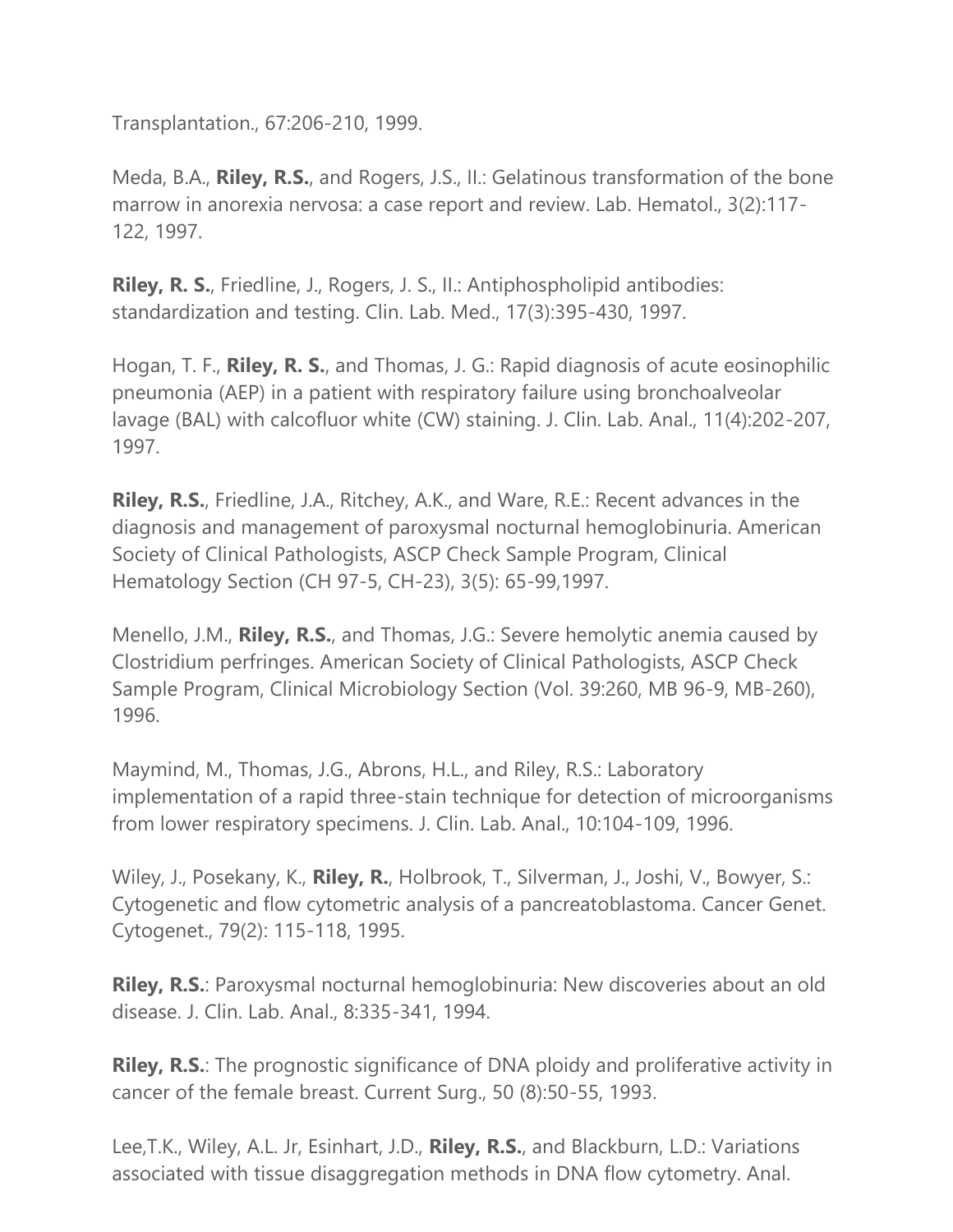Quant. Cytol. Histol., 15(3):195-200, 1993.

**Riley, R.S.**, Taylor, D., Thomas, J.T., and Ross, W.S.: Histocompatibility testing for the sensitized allograft recipient. ASCP Check Sample Program, Immunopathology Section, Immunopathology No. IP92-5 (IP-98), 1993.

Thomas, J.M., Carver, F.M., Cunningham, P.R., Gross, U., Verbanac, K.M., Rebellato, L.M., **Riley, R.**, and Thomas, F.T.: Donor bone marrow infusion suppresses alloantibody response in RATGtreated recipients: A correlate of long survival. Transpl. Proc., 25:342-343, 1993.

Rebellato, L., Gross, U., Carver, M., Cunningham, P., **Riley, R.**, Ross, W., Knowles, R., and Thomas, J.: Treatment of Rhesus monkey allograft recipients with a combination of anti-T-cell monoclonal antibodies. Transpl. Proc., 25:598-599, 1993.

**Riley, R.S.**: Cellular proliferation markers in the evaluation of human cancer. Clin. Lab. Med., 12:163-199, 1992.

Elsheikh, T.M., Silverman, J.F., McCool, J.W., **Riley, R.S.**: Comparative DNA analysis of solid tumors by flow cytometry and image analysis of touch imprints and flow cell suspensions. Am. J. Clin. Pathol., 98:296-304, 1992.

Norris, H.T., Bode, A.P., Catrou, P.G., Christie, J.D., Gagnon, G.A., and **Riley, R.S.**: Fundamental issues in patient care and diagnostic approach. Current Sur., 48:101-107, 1991.

**Riley, R.S.**, Forney, R.F., Bradley, C.A., and Dunn, D.: Alpha-1-antitrypsin: New perspectives and clinical importance. Clin. Immunol. Newslr., 10: 95-99, 1990. Riley, R.S.: Cytoplasmic fluorescence in FANA testing. CAP Today, 2(5), 20-21, 1988.

**Riley, R.S.** and Pence, B.: In-situ hybridization in diagnostic pathology. CAP Today, 2(2), 26, 1988.

Kandzari, S.J., **Riley, R.S.**, and Belis, J.A.: Histopathological effects of 125Iodine implantation. Prostate, 9(4):319-326, 1986.

Moss, A.H. **Riley, R.S.**, Murgo, A.J. and Skaff, L.A.: Over-the-counter Ibuprofen and nephrotic syndrome. Ann. Int. Med., 105:303, 1986.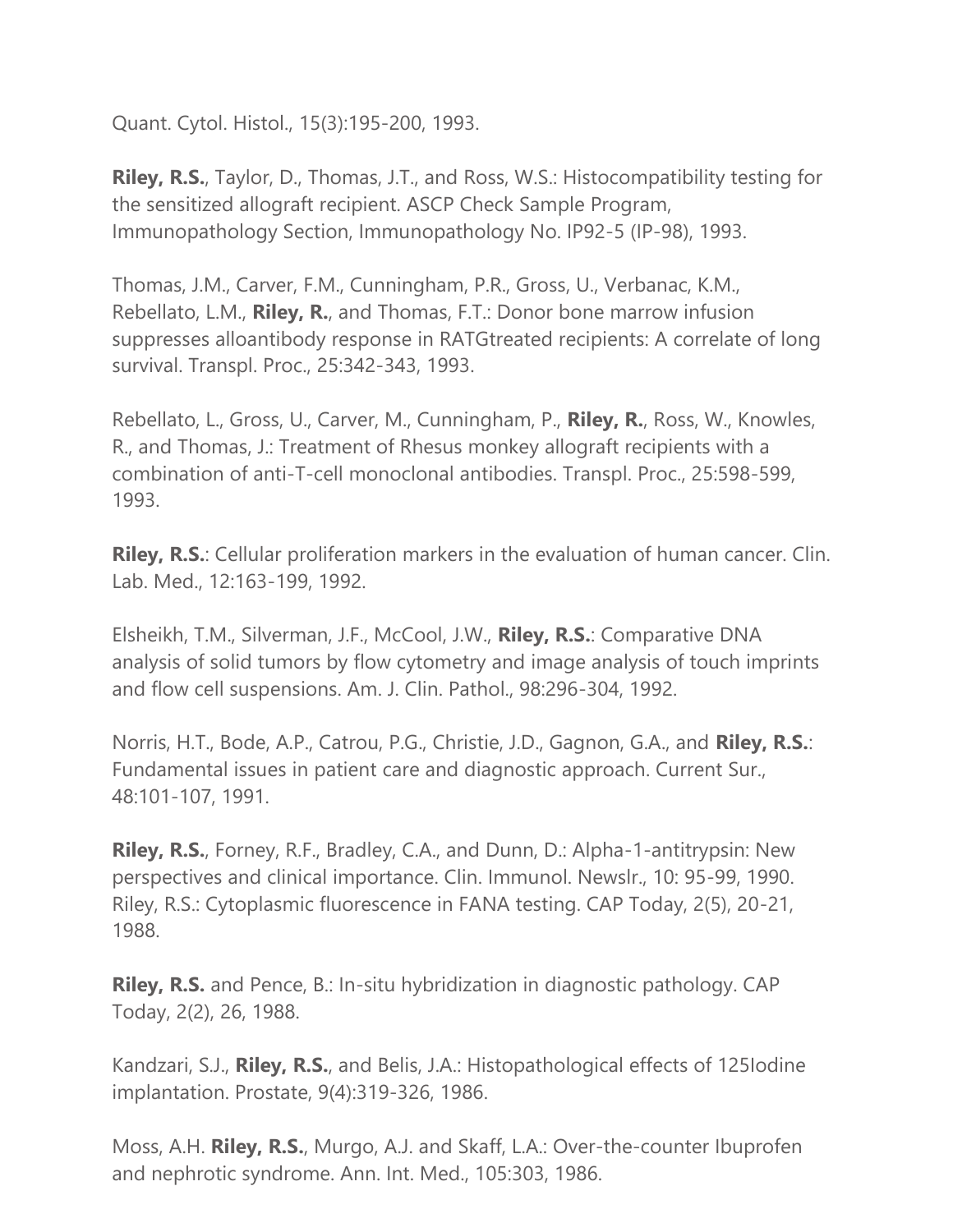Kandzari, S.J., Belis, J.A., Kim, K.C., Gnepp, D.R., and **Riley, R.S.**: Clinical results of early stage prostatic cancer treated by pelvic lymphadenopathy and 125Iodine implantation. J. Urol., 127:923-927, 1982.

Blair, P.A., Gnepp, D.R., **Riley, R.S.**, and Sprinkle, P.M.: Blastomycosis of the larynx - Report of a case and review of the literature. South. Med. J., 74:880-882, 1981.

**Riley, R.S.** and Rafter, G.W.: Further studies on the activation of (Na++K+) dependent ATPase by a leukocytic product. Biochem. et Biophys. Acta, 410:832, 1975.

**Riley, R.S.** and Rafter, G.W.: Activation of (Na++K+)-dependent ATPase by a leukocytic product: Modification of the reaction product. Fed. Proc., 34:506, 1975.

**Riley, R.S.** and Rafter, G.W.: Activation of rabbit brain microsomal (Na++K+) dependent ATPase by a leukocytic product. Biochem. et Biophys. Acta, 381:120, 1975.

### *Abstracts*

Karrs, J. X., Ferreira-Gonzalez, A., Vlangos, C., **Riley, R.**, Wilkinson, D. S., Dalton, J. Idowu, M., and Jackson-Cook, C. A complex four-Break rearrangement involving Chromosomes 9, 15, 17 and 22-Integration of multiple techniques to resolve a leukemia diagnosis. Poster presentation at USCAP 107th Annual Meeting by Dr. Karrs, 03/19/18.

Zhao, S., Ladd, A., Dumar, C., Marcavagem, D., Sana, S., Smith, E., **Riley, R.**, Ferreria-Gonzalez, A., Wilkinson, D.S., Garrett, C., and Ben-Ezra, J. Detection and quantitation of the fusion PMLRARa nRNA in acute promyelocytic leukemia with t(15;17) by a single step real-time Taqman PCR procedure. Lab. Hematol. 11:Abst. A24, 2005.

Maluf, D.G., Fisher, R.A., **Riley, R.**, Wallace, M., Tawes, J., Bu, D., Posner, M.: Immunobiology and long-term graft function in a transplant heterotopic renal rat model. SEOPF Report, January, 2002.

Zhao, S., Calvin, L., Chang, S., Guo, J.Q., Arlinghaus, R., **Riley, R.**, and Andreeff, M.: Detection of BCR-ABL fusion mRNA, protein, and Ph+ chromosome in CML patients with complete clinical remission: A comparison study by real-time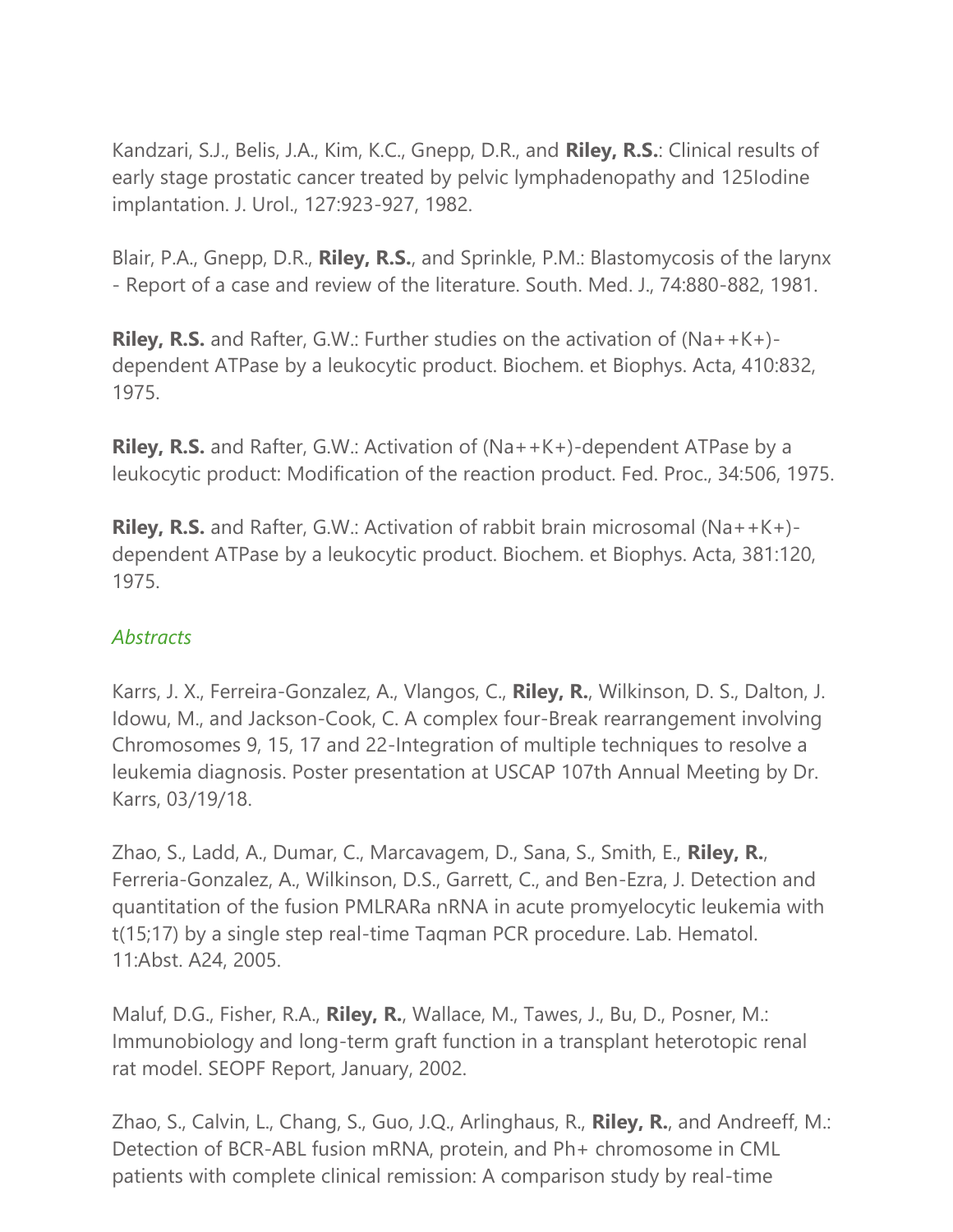Taqman PCR, RT-PCR, Western blot, and cytogenetics., Blood 98(11):269b,2001.

Ben-Ezra, J.M. and **Riley, R.S.**: Detection of malaria infection by the Cell-Dyn® 4000 automated hematology analyzer. Blood, 94(10, Suppl. 1), 5b, 1999.

Brooks, K.P., Alboronoz, L., and **Riley, R.S.**: Amniotic fluid lamellar body number density on the Abbott Cell-Dyn 3500 compared with other measures of fetal lung maturity. Am. J. Clin. Pathol., 103, 431, 1996.

**Riley, R.S.**, Nestor, S., Hare, J., and Hall, S.: Utilization of an automated hematology analyzer for red and white blood cell enumeration in body fluid specimens. Am. J. Clin. Pathol., 103, 422, 1996.

Faynor, S.M., Brooks, K.P., and **Riley, R.S.**: Comparison of the Abbott Cell-Dyn 3500 and the Coulter STKS in determination of amniotic fluid lamellar body number density, Clin. Chem., 41(6):S164, 1995.

Maymind, M., Thomas, J., and **Riley, R.**: Implementation of new, rapid staining techniques for selected lower respiratory specimens, emphasizing Calcofluor White. Am. J. Clin. Pathol., 102:550, 1994.

**Riley, R.**, Ross, W.: Detection of antinuclear antibodies by flow cytometry. Am. J. Clin. Pathol., 100:343, 1993.

**Riley, R.**, Ross, W.: A comparative study of reticulocyte enumeration by flow cytometry and light microscopy in patients with sickle cell anemia. Am. J. Clin. Pathol., 100:335-336, 1993.

Posekany, K.J., **Riley, R.S.**, Gagnon, G.A., and Holbrook, C.T.: Bimodal CD45 fluorescence distribution in precursor B-cell acute lymphoblastic leukemia. Am. J. Clin. Pathol., 96:423-424, 1991.

Elsheikh, T.M., Silverman, J.F., McCool, J.W., and **Riley, R.S.**: Comparative DNA analysis of solid tumors by flow cytometry and image analysis. Am. J. Clin. Pathol., 96:402, 1991.

Forney, J.R., **Riley, R.S.**, And Griffith, K.M.: Characterizing the alpha-1-antitrypsin isoform response in acute inflammation. Proceeding of the Society of Armed Forces Medical Laboratory Scientists, Washington, D.C., 1988.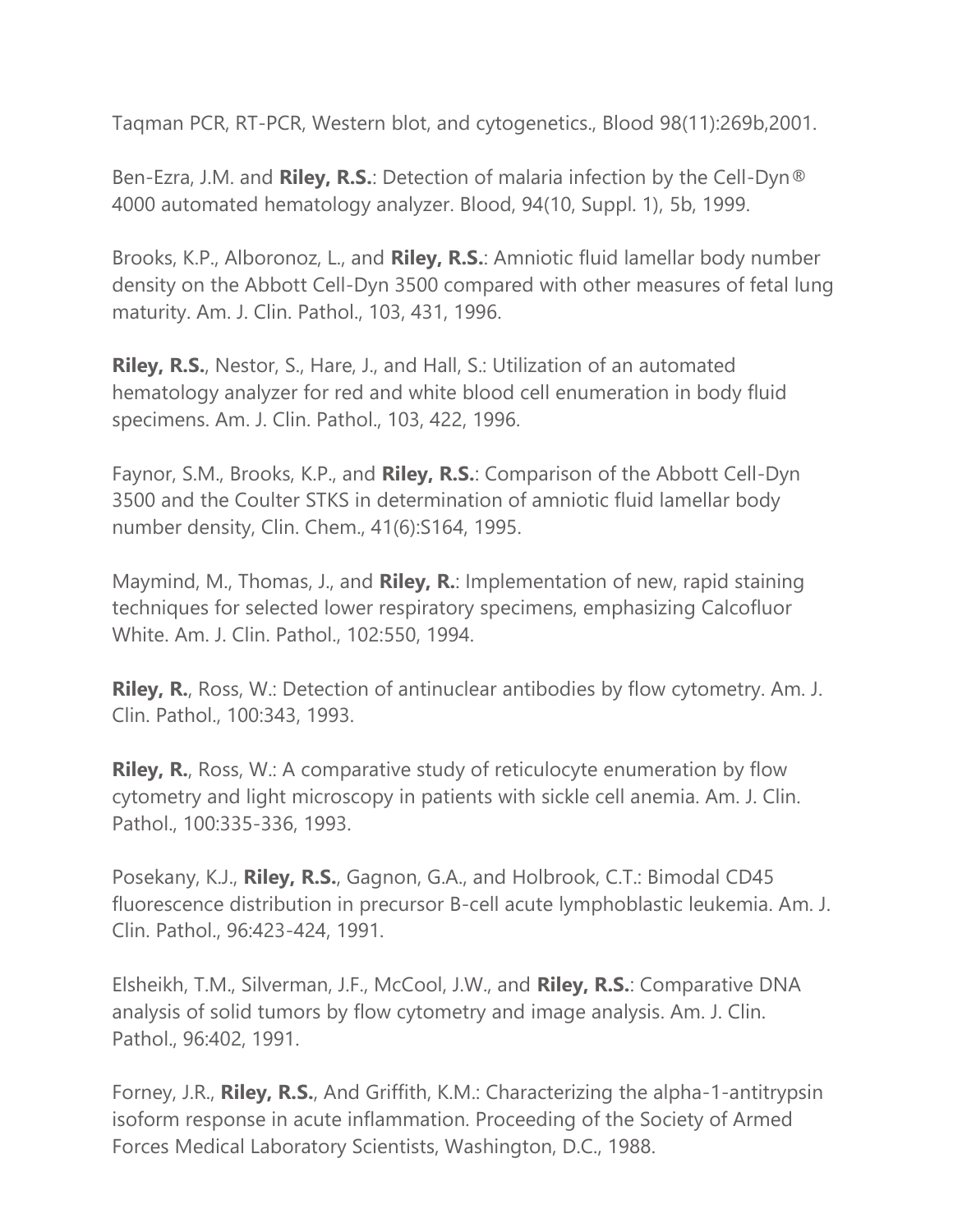**Riley, R.S.**, Mahin, E.J., Ashraf, M., Boyd, C.B., Perfetto, S.P., and Griffith, K.: Flow cytometric analysis of uterine cervical aspirates. Am. J. Clin. Pathol., 88(4):532, 1987.

**Riley, R.S.**, Forney, R.F., Brestel, E.A., Koss, W., and Griffith, K.: Demonstration of an acute inflammatory response in acute and chronic uticaria. J. South. Med. Assoc., 80(9):S58, 1987.

deAndrade, R., Jordan, K., McCormick, S., Rogers, J., **Riley, R.**, Raich, P., Koss, W., Shamma, J., and Fontana, J.: Immunoblastic lymphoma in a patient with acquired immune deficiency syndrome (AIDS). American College of Physicians, 6th Annual Meeting, Washington, D.C., 1985.

Moreland, L., DiBartolomeo, A., and **Riley, R.**: Polyarteritis nodosa presenting as a renal mass in a patient with rheumatoid arthritis. American College Of Physicians, Washington, DC, 1985.

Jagannathan, S.N., Caterson, B., and **Riley, R.S.**: Immunohistochemical location of proteoglycan monomers in human arteries using monoclonal antibodies directed against proteoglycan substructures. 7th International Symposium on Atherosclerosis, Sydney, Australia, October, 1985.

**Riley, R.S.**: Prostatic adenocarcinoma: Histological effects of treatment with 125I-seed implantation. Am. J. Clin. Pathol., 78(2):269-270, 1982.

### *Books and/or Book Chapters*

**Riley, R.S.** Laboratory evaluation of the cellular immune system. In McPherson, R.A. and Pincus, M.R. (eds): Henry's Clinical Diagnosis and Management by Laboratory Methods, 23rd Edition, Saunders, 2016.

**Riley, R.S.**, and McPherson, R.A. Basic examination of urine. In McPherson, R.A. and Pincus, M.R. (eds): Henry's Clinical Diagnosis and Management by Laboratory Methods, 23rd Edition, Saunders, 2016.

McPherson, R.A., **Riley, R.S.**, and Massey, H.D. Laboratory evaluation of immunoglobulin function and humoral immunity. In McPherson, R.A. and Pincus, M.R. (eds): Henry's Clinical Diagnosis and Management by Laboratory Methods, 23rd Edition, Saunders, 2016.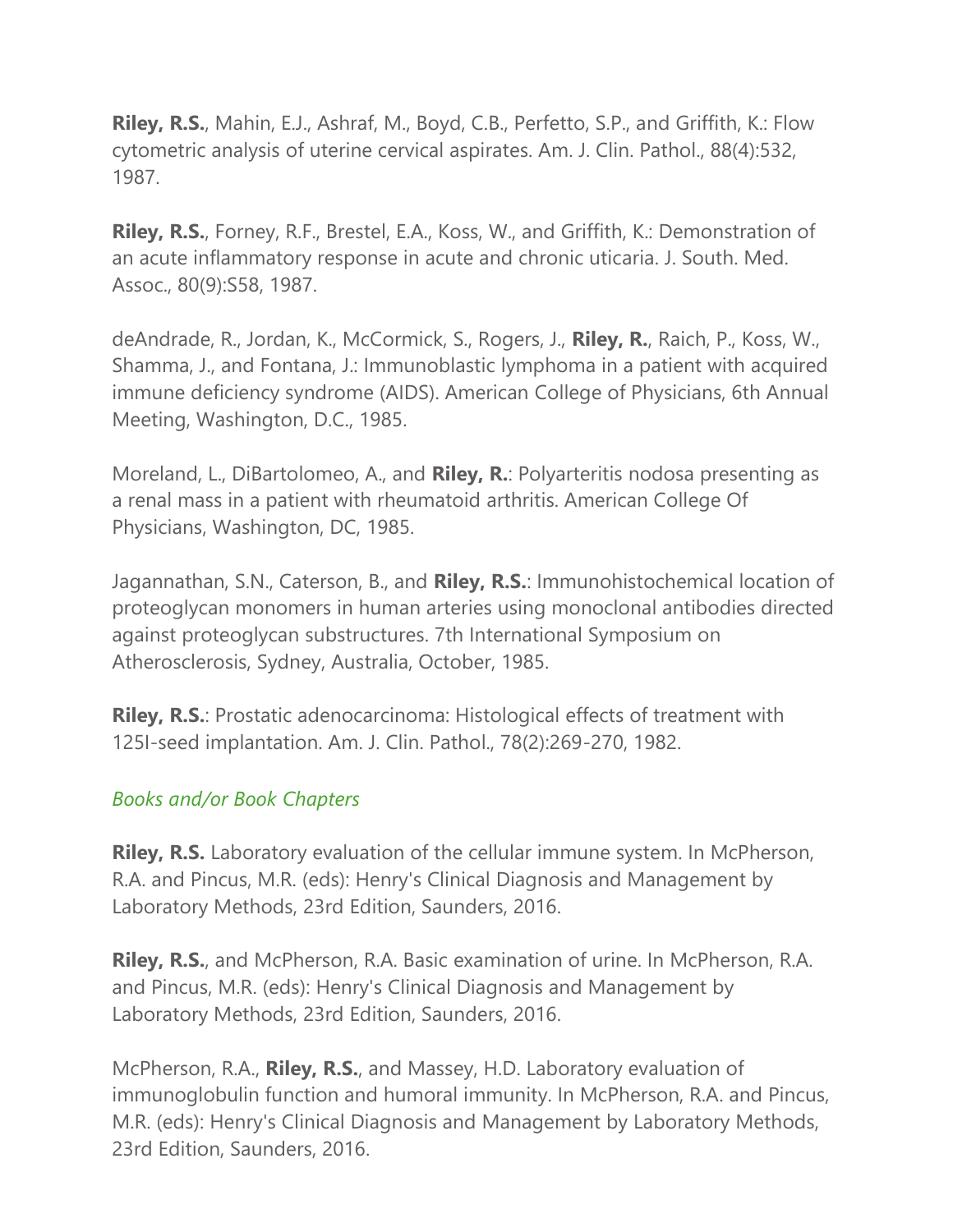**Riley, R.S.**, Mageau, R., and Ben-Ezra, J.M. Laboratory evaluation of the cellular immune system. In McPherson, R.A., and Pincus, M.R. Henry's Clinical Diagnosis and Management by Laboratory Methods (22nd Edition), Saunders, 2011 (ISBN 1437709745).

**Riley, R.S.** and Ben-Ezra, J.M. Laboratory evaluation of the cellular immune system. In McPherson, R.A., and Pincus, M.R. Henry's Clinical Diagnosis and Management by Laboratory Methods (21st Edition), Elsevier Ltd., Edinburgh, UK, 2006 (ISBN: 1-4160-0287-1).

**Riley, R.S.** and Anderson, P. Basic principles of immunodiagnosis, Introductory chapter in Immunology Section, Clinical Laboratory Medicine, Second Edition. McClatchey, K., Editor., Lippincott, Williams & Wilkins Publishers, 2002 (ISBN: 0781731992).

**Riley, R.S.**, Ross, W.S., And Perfetto, S.P. Setting up a flow cytometry laboratory, In Flow Cytometry in Clinical Diagnosis, Second Edition, Keren, D. Editor. ASCP Press, 1994.

**Riley, R.S.** Basic principles of immunodiagnosis, Introductory Chapter in Immunology Section, Clinical Laboratory Medicine, McClatchey, K., Editor., Williams And Wilkins, 1994.

**Riley, R.S.** and Silverman, J.A.: Flow cytometry applications in cytology, Cytopathology Annual 1993, Schmidt, W.A., Miller, T.R., Katz, R.L., Silverman, J.F., Ashton, P.R. (Eds.). Baltimore, Williams And Wilkins, 1993, pp. 115-146.

**Riley, R.S.**, Mahin, E.J., and Ross, W. Clinical Applications of Flow Cytometry. 928-Page Book (ISBN 0-89640-200-2), Igaku-Shoin Medical Publishers, 1993 12.4 Other - Exhibits .

**Riley, R.S.** "Department of Pathology, Robert C. Byrd Health Sciences Center," Exhibit Presented at Residency Fair, Wright State University School of Medicine, Dayton, OH, October, 1994.

**Riley, R.S.** "Department of Pathology, Robert C. Byrd Health Sciences Center," Exhibit Presented at Residency Fair, East Carolina University School of Medicine, Greenville, NC, September, 1994.

**Riley, R.S.**, Mahin, E.J., And Perfetto, S. "Flow cytometry for the pathologist,"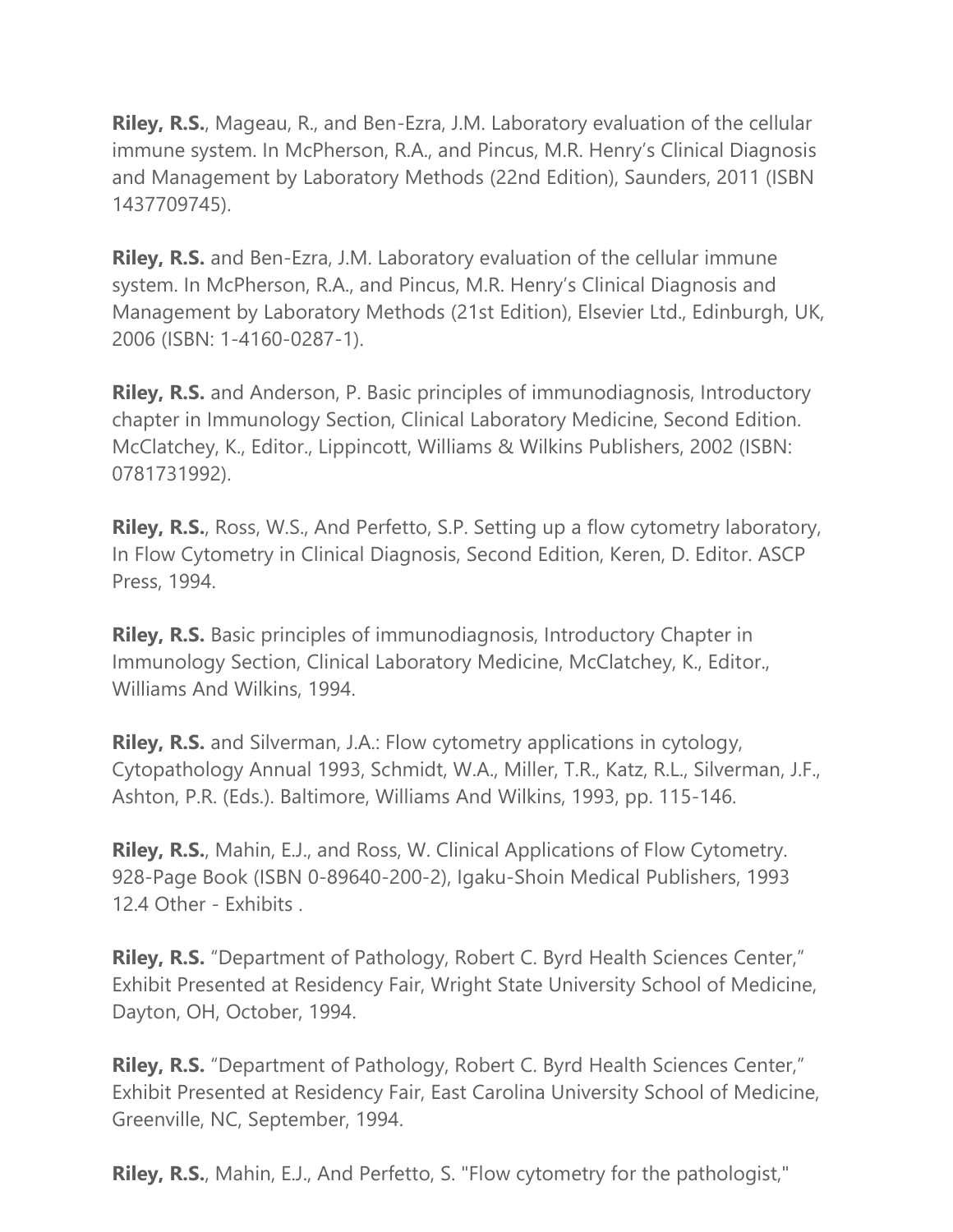Exhibit Presented at Annual Meeting, West Virginia State Pathology Society, Annual Meeting, Huntington, WV, May, 1986 *Instructional Technology*

**Riley, R.S.** An introduction to hemostasis, in progress.

**Riley, R.S.** et al. How to prepare & interpret peripheral blood smears, revised, 2004.

**Riley, R.S.** and Idowu, M. An introduction to flow cytometry, 2004.

**Riley, R.S.** CD-ROM supplement for hemostasis, pathology resident hemostasis rotation, VCU Medical Center, (2002- Present)(Recipient of Saul Kay Award, June, 2004).

**Riley, R.S.** Heparin-induced thrombocytopenia (HIT) - Frequently asked questions, 2004.

**Riley, R.S.** et al. An illustrated quide to performing the bone marrow aspiration and biopsy, revised, 2003.

**Riley, R.S.** and Fisher, L.M. Factor VII deficiency, 2003

**Riley, R.S.** eAtlas of renal pathology, revised. http://www.pathlabonline.com, November, 2001

**Riley, R.S.**, Rosenblum, D., Forysthe, R., and Hogan, T.F. An illustrated guide to performing the bone marrow aspiration and biopsy, http://www.pathlabonlineb.com, November, 2001

**Riley, R.S.** eAtlas of renal pathology. http://www.labmedweb.com, October, 1999

**Riley, R.S.**, James, G.W., Sommer, S., and Martin, M.J. How to prepare & interpret peripheral blood smears, http://www.labmedweb.com, September, 1999

**Riley, R.S.**, Rosenblum, D., Forysthe, R., and Hogan, T.F. An illustrated guide to performing the bone marrow aspiration and biopsy, http://www.labmedweb.com, August, 1999

**Riley, R.S.** Illustrated syllabus for MS-II renal pathology education, MCV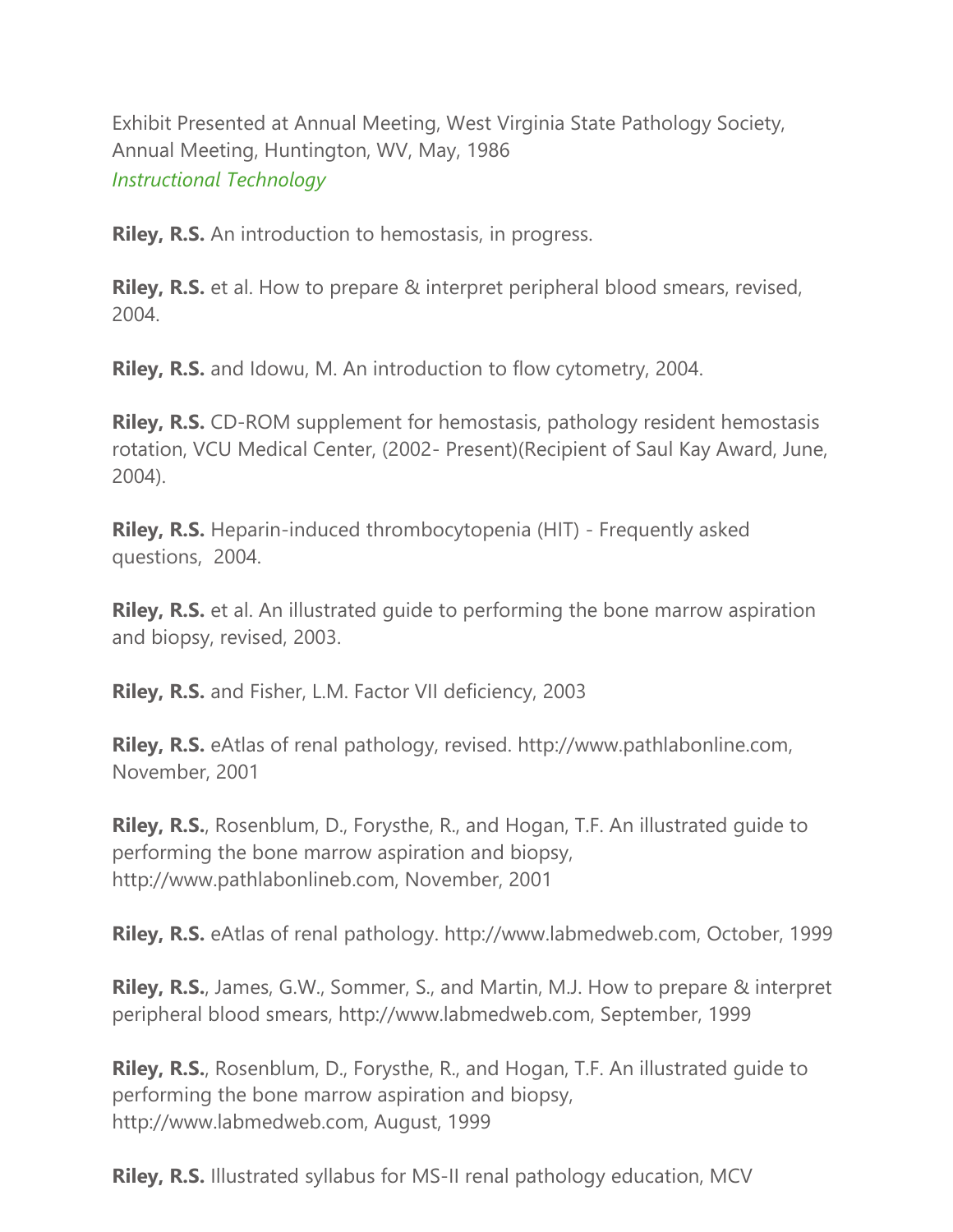Department of Pathology web site, November, 1998

Faculty Mentor in Information Technology, VCU Medical Center, 1998 – Present

# Activities in Progress

### *Journal Articles in Press*

**Riley, R.S.**, Gandhi, P., Harley, S.B., Garcia, P., Dalton, J.B., and Chesney, A. A synoptic method for monitoring bone marrow quality data. Submitted to J. Pathol. Informatics (Accepted, In Press).

### *Book Chapters Published*

**Riley, R.S.**, Chow, W., Alamarga, J., and Fuller, C. Digital images. In Walz, C.M., and Doucette, R. (eds): Neurohistology and Imaging: Basic Techniques, Totowa: Humana Press, 2020.

### *Chapters in Press*

**Riley, R.S.** Laboratory evaluation of the cellular immune system. In McPherson, R.A. and Pincus, M.R. (eds): Henry's Clinical Diagnosis and Management by Laboratory Methods, 24th Edition, Saunders, 2020.

**Riley, R.S.**, and McPherson, R.A. Basic examination of urine. In McPherson, R.A. and Pincus, M.R. (eds): Henry's Clinical Diagnosis and Management by Laboratory Methods, 24th Edition, Saunders, 2020.

McPherson, R.A., **Riley, R.S.**, and Massey, H.D. Laboratory evaluation of immunoglobulin function and humoral immunity. In McPherson, R.A. and Pincus, M.R. (eds): Henry's Clinical Diagnosis and Management by Laboratory Methods, 24th Edition, Saunders, 2020.

### *Manuscripts Submitted*

**Riley, R.S.** and Babaidorabad, N. Imitation is the sincerest form of flattery: Plasma cells imitating Burkitt lymphoma. Submitted to Blood (BloodWorks, #BLOOD/2020/890426) (Rejected).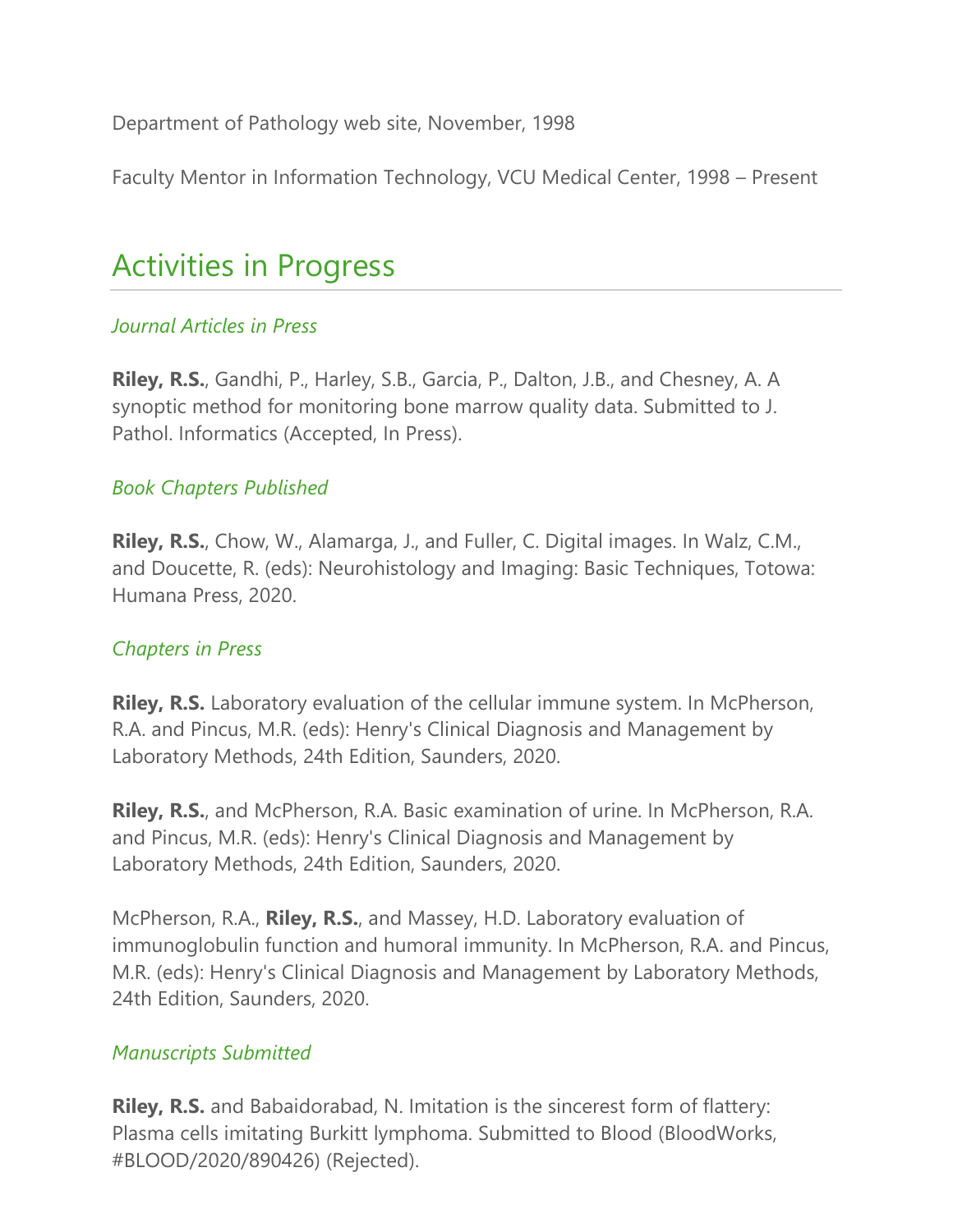**Riley, R.S.**, Pula, N., and Dalton, J. An unexpected finding on a peripheral blood film. Submitted to Am. J. Hematol. (Images in Hematology, AJH-20- 0893)(Rejected).

**Riley, R.S.**, Pula, N., and Dalton, J. An unexpected finding on a peripheral blood film. Submitted to Blood (BloodWorks, # BLD/2020/007803)(Rejected)

### *Panuscripts in Preparation*

Zot, P., Wieditz, K., and **Riley, R.** Comparison of the clinical microscopy laboratory with the cytopathology laboratory in the detection of malignant cells in body fluids.

**Riley, R.S.**, Pai, S., Williams, L.A., Pham, H.P. Overview of laboratory technology for the evaluation of diseases of hemostasis and thrombosis (for submission to Critical Reviews in Clinical Laboratory Sciences).

**Riley, R.S.**, Wieditz, K., Mustafa, S., Wallace,V, Dalton, J.B., and Chesney, A.E. Laboratory evaluation of the bronchoalveolar lavage (for submission to Critical Reviews in Clinical Laboratory Sciences).

**Riley, R.S.**, Wallace, V., Matlick, S., and Dalton, J.B. Automated urinalysis in 2020 and beyond (for submission to Critical Reviews in Clinical Laboratory Sciences). Riley, R.S. and Matlick, S., and Chesney, A.E. New innovations in reticulocyte counting (for submission to American Journal of Hematology, Test of the Month).

**Riley, R.S.**, Dalton, J.B., and Chesney, A.E. Peripheral blood film examination in the molecular era (journal undetermined).

**Riley, R.S.**, Pai, S., Chesney, A. Laboratory testing and standardization of lupus anticoagulants (for submission to Critical Reviews in Clinical Laboratory Sciences).

### *Books in Preparation*

**Riley, R.S.**, Lai, G., Chesney, A., and Dalton, J. Biopsy interpretation of the bone marrow. Contract completed with Lippincott, Williams, and Wilkins on 10/03/14.

**Riley, R.S.** Case studies in blood cell histogram interpretation.